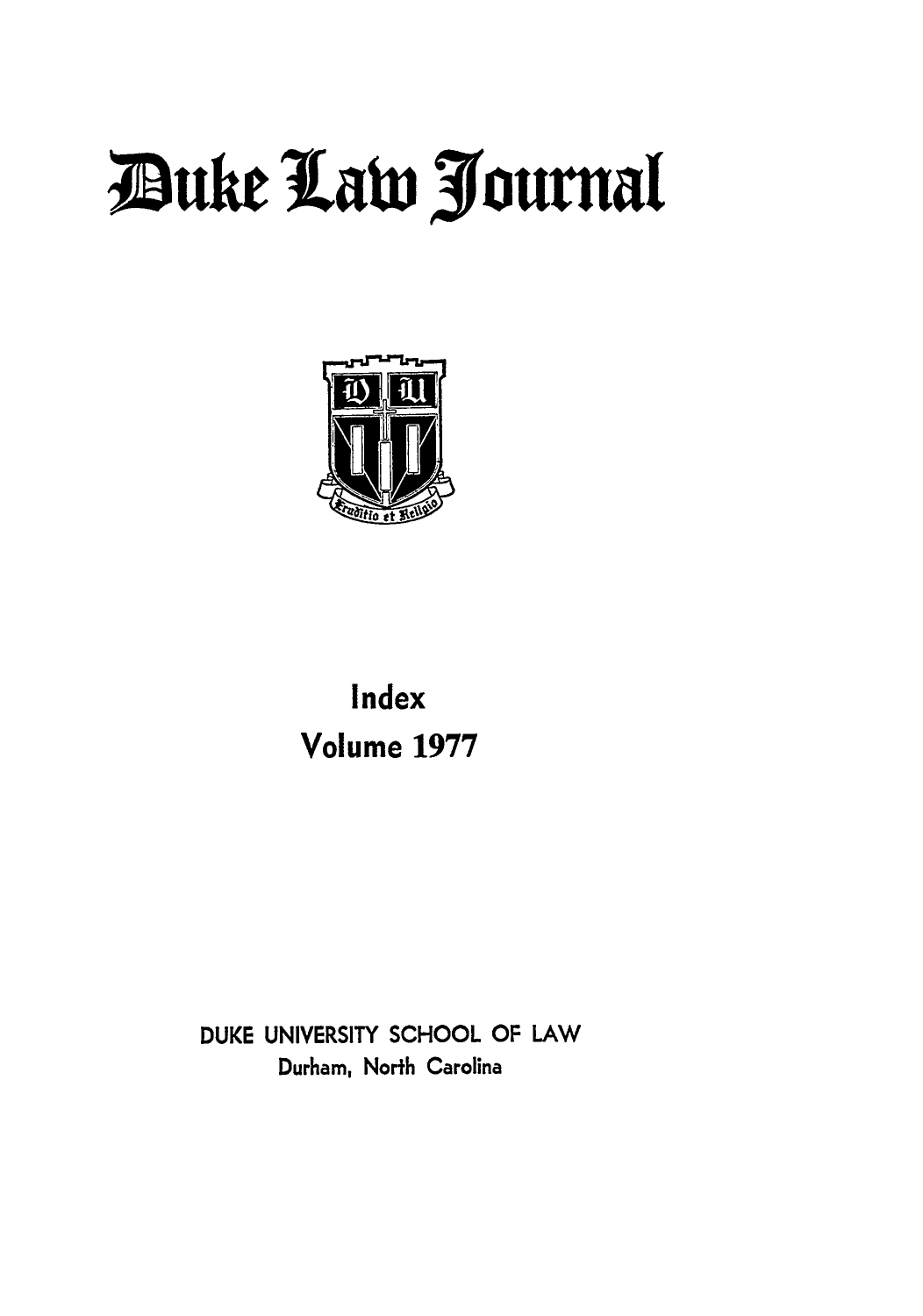## ;uke 1abi **1fournat**

#### 1976-77

#### *Editor-in-Chief*

#### **JOHN** M. **CONLEY**

| <b>Articles Editors</b> |  |
|-------------------------|--|
| CHRISTIAN J. MIXTER     |  |
| DAVID C. PISHKO         |  |

*Executive Editor*

PHILIP **A.** BiORLO

*Administrative Law Editor*

**STEVEN** R. GILFORD

#### *Note & Comment Editors*

JAMES W. BEVERAGE ANDREW **J.** PECK PAUL T. SORENSEN

#### *Research & Managing Editors*

TIMOTHY **J.** CURRY **ALAN** K. STEINBRECHER

#### Editorial Board

MARY **ELLEN** COSTER **Luis A. DE** ARMAS DAVID M. EISENBERG MICHAEL A. **ELLIS** ROBERT B. ELWOOD. JR. KATHRYN A. GIBBONS ALMA TINA HOGAN ROBERT F. **HOLLAND DAVID** K. ISOM MICHAEL **D. JONES**

**D.** WARD KALLSTROM CAROLYN B. KUHL WILLIAM **A.** MEADERS, JR. DAVID E. MORRISON GEORGE A. PURDY RICHARD W. **SCOTT JAMES** M. **SHULER** ROBERT A. STEINBERG JEANNE **C.** TRAHAN **JOHN E.** ZAMER

**Staff** 

BENITA **S.** BAIRD JANA **S.** BANAHAN ROBERT M. BLUM RICHARD W. **BRUNETTE,** JR. REGINALD J. CLARK WENDY **A.** COLLINS RICHARD M. GERGEL **J.** ANDREW GODDARD SARAH F. HOLZSWEIG MICHAEL P. HORAN DAVID W. **ICHEL MICHAEL JENKINS** JAMES T.R. **JONES** DAVID L. **KANE** DAVID C. KOHLER ROBERT S. KRUETZKAMP JANE MAKELA

LINDA A. MALONE ALAN MANSFIELD LINDA L. MCCALL ARTHUR M. MILLER ANDREW O'MALLEY JAMES E. PADILLA ROBERT B. PARRISH DAVID K. PERDUE DANIEL **J. PERKA** SUE **BATSON** RANKIN GREGORY **A.** ROBERTSON EDWARD C. RYBKA GARY **S.** SCHPERO RODNEY **A. SMOLLA JASPER G.** TAYLOR **III KENNETH** M. **VESLEDAHL** GREGORY **S. WETSTONE** JAMES **A.** WILLHITE, JR.

Business Manager **PEGGY** MILES EDWARDS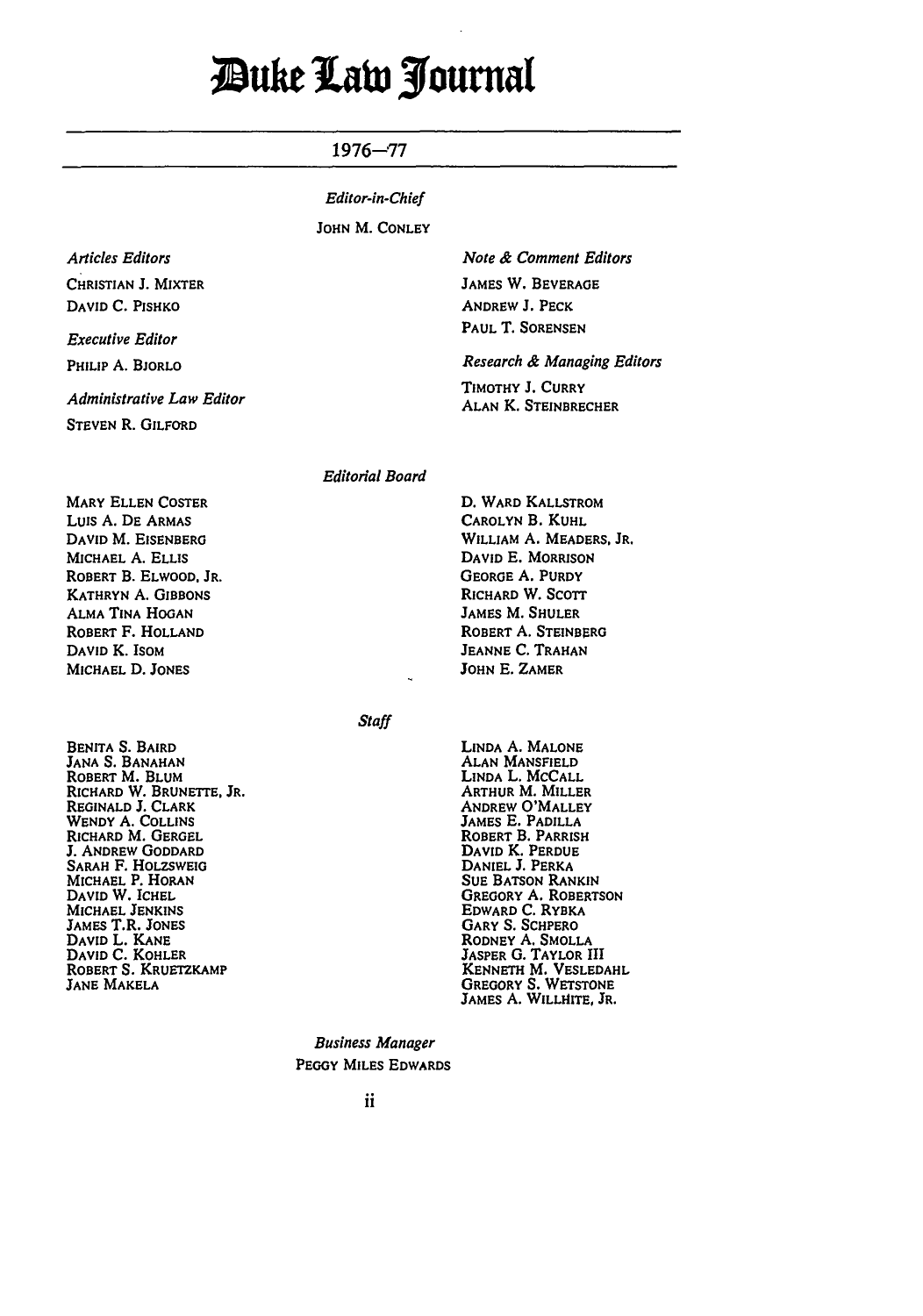## **INDEX TO TITLES**

| In this Index the type of writing is designated by a letter following<br>the title: (a) article; (b) book review; (c) comment; (n) note; (r) |      |
|----------------------------------------------------------------------------------------------------------------------------------------------|------|
| recent development.                                                                                                                          |      |
| Antitrust Liability of Professional Associations After Goldfarb:                                                                             |      |
| Reformulating the Learned Professions Exemption in the                                                                                       |      |
|                                                                                                                                              | 1047 |
| Applicability of the Double Jeopardy Right to Corporations, The (n).                                                                         | 726  |
| Bank-Sponsored Investment Management Services: Consideration<br>of the Regulatory Problems, and Suggested Legislative and                    |      |
|                                                                                                                                              | 983  |
| Barry v. St. Paul Fire & Marine Insurance Co.: A Re-Interpretation                                                                           |      |
| of the Boycott Exception to the McCarran Act (n)                                                                                             | 1069 |
| Betamax and Infringement of Television Copyright (c)                                                                                         | 1181 |
| Burger Court and Unspecified Rights: On Protecting Fundamental<br>and Not-so-Fundamental "Rights" or "Interests" Through a                   |      |
| Flexible Conception of Equal Protection, The (a)                                                                                             | 143  |
| Circumventing Title III: The Use of Pen Register Surveillance in                                                                             |      |
|                                                                                                                                              | 751  |
| Citizen Environmental Litigation and the Administrative Process:                                                                             |      |
| Empirical Findings, Remaining Issues and a Direction for Future                                                                              |      |
|                                                                                                                                              | 409  |
| Constitutional Rights and Land Use Planning: The New and the                                                                                 |      |
|                                                                                                                                              | 841  |
| Current Trends in School Finance Reform Litigation: A                                                                                        |      |
|                                                                                                                                              | 1099 |
| Defining "Medical Care": The Key to Proper Application of the                                                                                |      |
|                                                                                                                                              | 909  |
| Democratic Due Process: Administrative Procedure After                                                                                       |      |
|                                                                                                                                              | 453  |
| Developments Under the Freedom of Information Act-1976 (n)                                                                                   | 532  |
|                                                                                                                                              | 295  |
| Disgorgement in Securities Fraud Actions Brought by the SEC (a)                                                                              | 641  |
|                                                                                                                                              | 287  |
|                                                                                                                                              | 279  |
|                                                                                                                                              |      |
| Enforcing the Federal Water Resource Servitude on Submerged                                                                                  | 347  |
|                                                                                                                                              |      |
| Escape from Liberalism: Fact and Value in Karl Llewellyn (a)<br>Ethical Problems for the Law Firm of a Former Government                     | 671  |
|                                                                                                                                              |      |
| Attorney: Firm or Individual Disqualification? (n)<br>Executive Power and the Control of Information: Practice Under                         | 512  |
|                                                                                                                                              |      |
|                                                                                                                                              | 1    |

 $\bar{\Gamma}$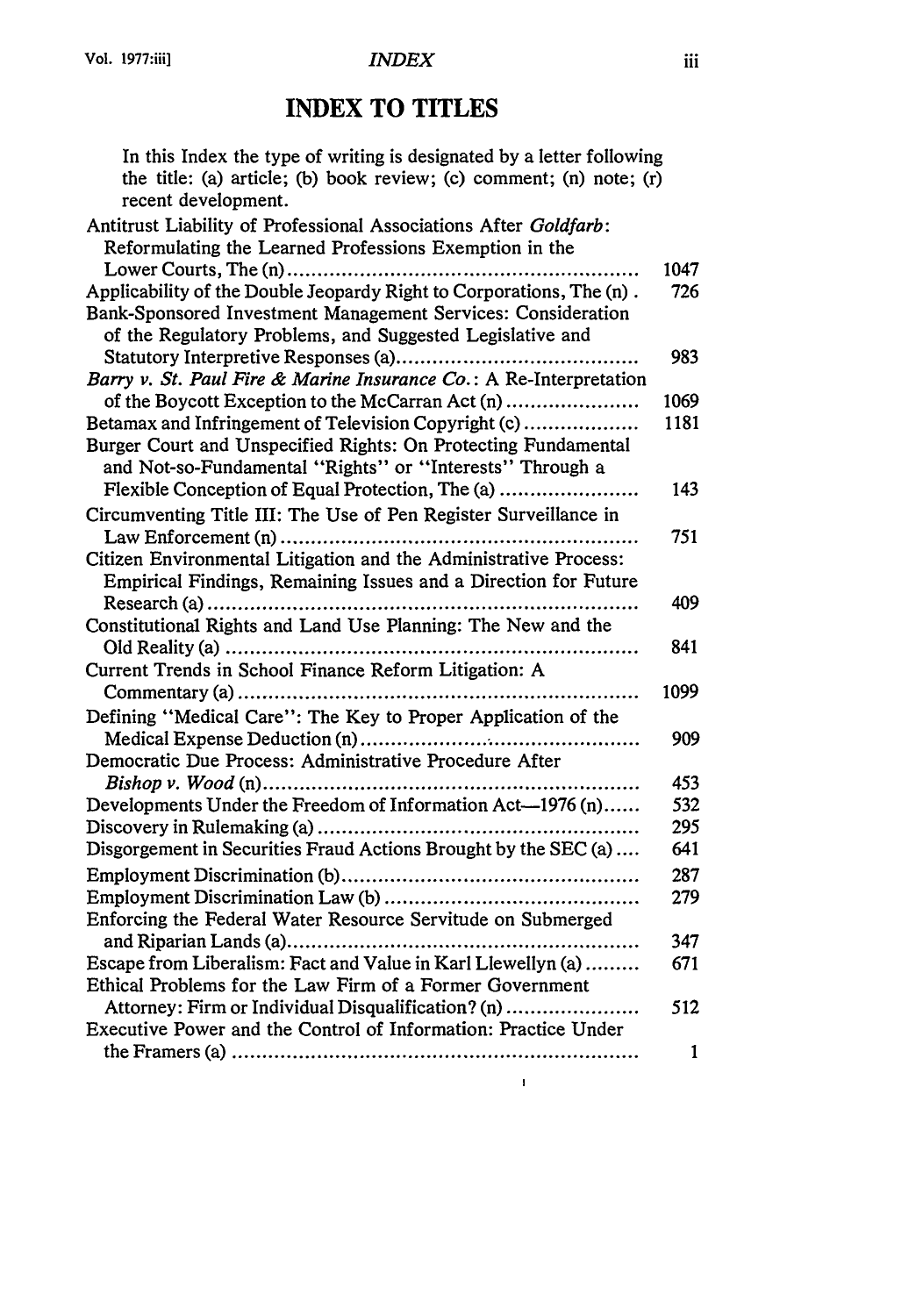| FTC v. Simeon Management Corp.: The First Amendment and the         |      |
|---------------------------------------------------------------------|------|
| Need for Preliminary Injunctions of Commercial Speech (n)           | 489  |
| Federal Collection of State Individual Income Taxes (a)             | 59   |
| Federal Taxation of the Assignment of Life Insurance (a)            | 941  |
| Government in the Sunshine Act—An Overview, The (n)                 | 565  |
| Interim Rate Relief for Public Utilities Pending Judicial Appeal of |      |
|                                                                     | 593  |
| Introduction to the American Public Law System: Cases and           |      |
|                                                                     | 631  |
| Judicialization of Administrative Law: The Trial-Type Hearing       |      |
| and the Changing Status of the Hearing Officer (a)                  | 389  |
|                                                                     | 631  |
|                                                                     | 1087 |
| OSHA: Employer Liability for Employee Violations (n)                | 614  |
| Plight of Small Issuers Under the Securities Act of 1933: Practical |      |
|                                                                     | 1139 |
| Procedural Justice: A Psychological Analysis (b)                    | 1289 |
| Prospective Boys Markets Injunctive Relief: A Limited Remedy        |      |
| for Violation of Collective Bargaining No-Strike Agreements (n)     | 233  |
| Racially Disproportionate Impact of Facially Neutral                |      |
| Practices—What Approach Under 42 U.S.C. Sections                    |      |
|                                                                     | 1267 |
| Reform of the Federal Criminal Laws: Issues, Tactics and            |      |
|                                                                     | 171  |
| Right to a Speedy Trial and the Exhaustion Requirement of           |      |
| Federal Habeas Corpus, The (n)                                      | 707  |
| Section 1981 After Runyon v. McCrary: The Free Exercise Right of    |      |
| Private Sectarian Schools to Deny Admission to Blacks               |      |
| on Account of Race (c)<br>.                                         | 1219 |
| Single-Sex Public Schools: The Last Bastion of "Separate            |      |
|                                                                     | 259  |
| State Action Exemption in Antitrust: From Parker v. Brown to        |      |
|                                                                     | 871  |
| Structure of the Corporation: A Legal Analysis, The (b)             | 933  |
| Vertical Territorial Restraints After Sylvania: A Policy Analysis   |      |
|                                                                     | 775  |
|                                                                     |      |

## **INDEX TO AUTHORS**

| Allen, William H., Book Review, Linde & Bunn: Legislative and  |     |
|----------------------------------------------------------------|-----|
|                                                                | 631 |
| Allen, William H., Book Review, Mashaw & Merrill: Introduction |     |
| to the American Public Law System: Cases and Materials         | 631 |
| Ayres, Jeffrey P. and Allen G. Siegel, Book Review, Larson:    |     |
|                                                                | 287 |
| Blumrosen, Alfred W., Book Review, Schlei & Grossman:          |     |
|                                                                | 279 |

 $\bar{\alpha}$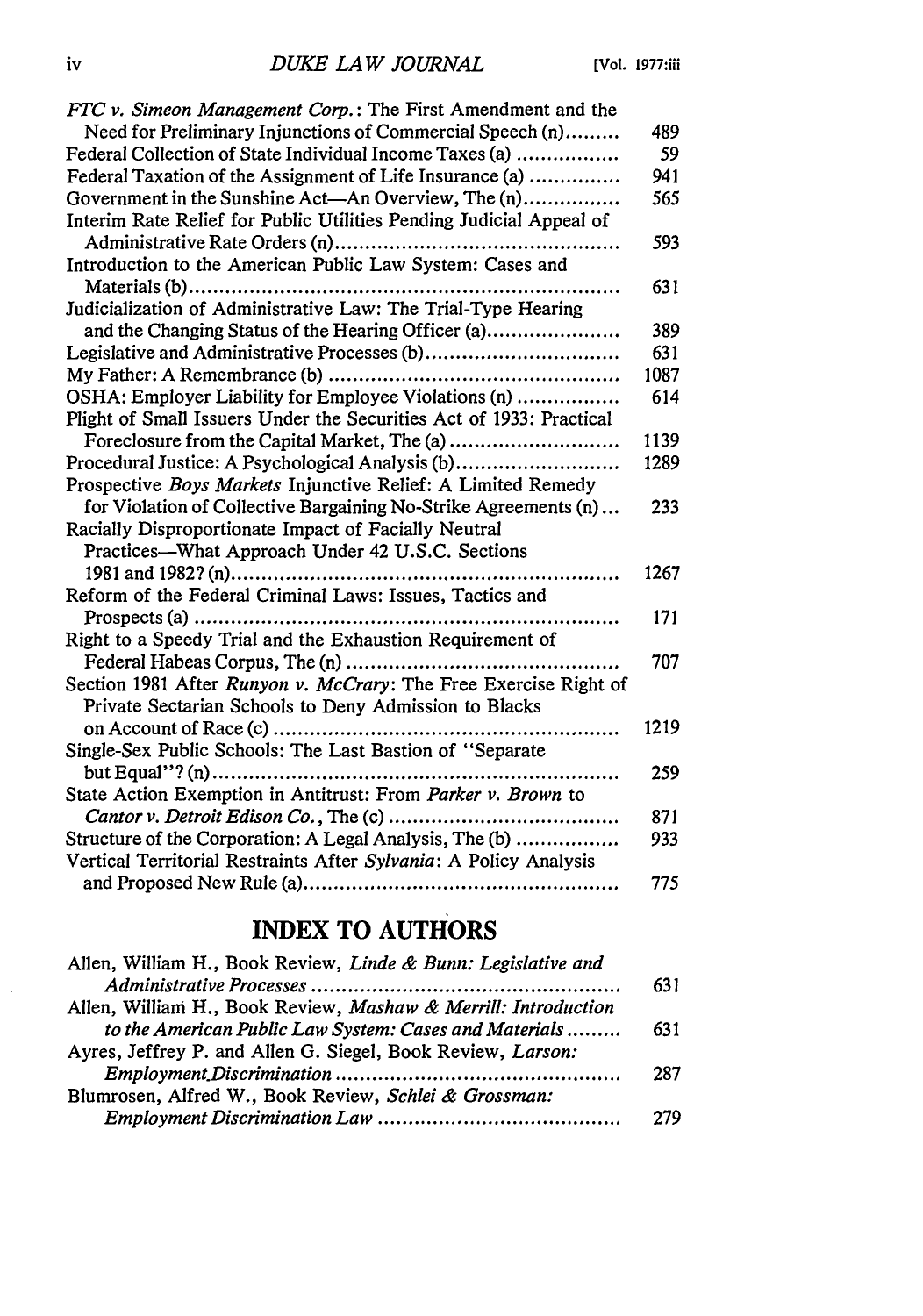| Campbell, Rutheford B., Jr., The Plight of Small Issuers Under the |      |
|--------------------------------------------------------------------|------|
| Securities Act of 1933: Practical Foreclosure from the             |      |
| Capital Market                                                     | 1139 |
| Casebeer, Kenneth M., Escape from Liberalism: Fact and Value in    |      |
| Karl Llewellyn                                                     | 671  |
| Collins, Ronald K.L., Book Review, Black: My Father:               |      |
| A Remembrance                                                      | 1087 |
| Davis, Frederick, Judicialization of Administrative Law: The       |      |
| Trial-Type Hearing and the Changing Status of the                  |      |
| Hearing Officer                                                    | 389  |
| Diamond, Shari Seidman and Hans Zeisel, Book Review, Thibaut       |      |
| & Walker: Procedural Justice: A Psychological Analysis             | 1289 |
| DiMento, Joseph F., Citizen Environmental Litigation and the       |      |
| Administrative Process: Empirical Findings, Remaining              |      |
| Issues and a Direction for Future Research                         | 409  |
| Ellsworth, John D., Disgorgement in Securities Fraud Actions       |      |
| Brought by the SEC                                                 | 641  |
| Johnson, Bruce H., Enforcing the Federal Water Resource            |      |
| Servitude on Submerged and Riparian Lands                          | 347  |
| Kahn, Douglas A. and Lawrence W. Waggoner, Federal Taxation        |      |
|                                                                    | 941  |
| Koch, Charles H., Jr., Discovery in Rulemaking                     | 295  |
| Levin, Betsy, Current Trends in School Finance Reform              |      |
| Litigation: A Commentary                                           | 1099 |
| Lybecker, Martin E., Bank-Sponsored Investment Management          |      |
| Services: Consideration of the Regulatory Problems, and            |      |
| Suggested Legislative and Statutory Interpretive Responses         | 983  |
| Purdy, George A. and Otto G. Stolz, Federal Collection of State    |      |
| Individual Income Taxes                                            | 59   |
| Schwartz, Louis B., Reform of the Federal Criminal Laws: Issues,   |      |
|                                                                    | 171  |
| Siegel, Allen G. and Jeffrey P. Ayres, Book Review, Larson:        |      |
|                                                                    | 287  |
| Soderquist, Larry D., Book Review, Eisenberg: The Structure of     |      |
|                                                                    | 933  |
| Sofaer, Abraham D., Executive Power and the Control of             |      |
| Information: Practice Under the Framers                            | 1    |
| Stolz, Otto G. and George A. Purdy, Federal Collection of State    |      |
| Individual Income Taxes                                            | 59   |
| Strasser, Kurt A., Vertical Territorial Restraints After Sylvania: |      |
| A Policy Analysis and Proposed New Rule                            | 775  |
| Waggoner, Lawrence W. and Douglas A. Kahn, Federal Taxation        |      |
| of the Assignment of Life Insurance                                | 941  |
| Wright, Robert R., Constitutional Rights and Land Use Planning:    |      |
|                                                                    | 841  |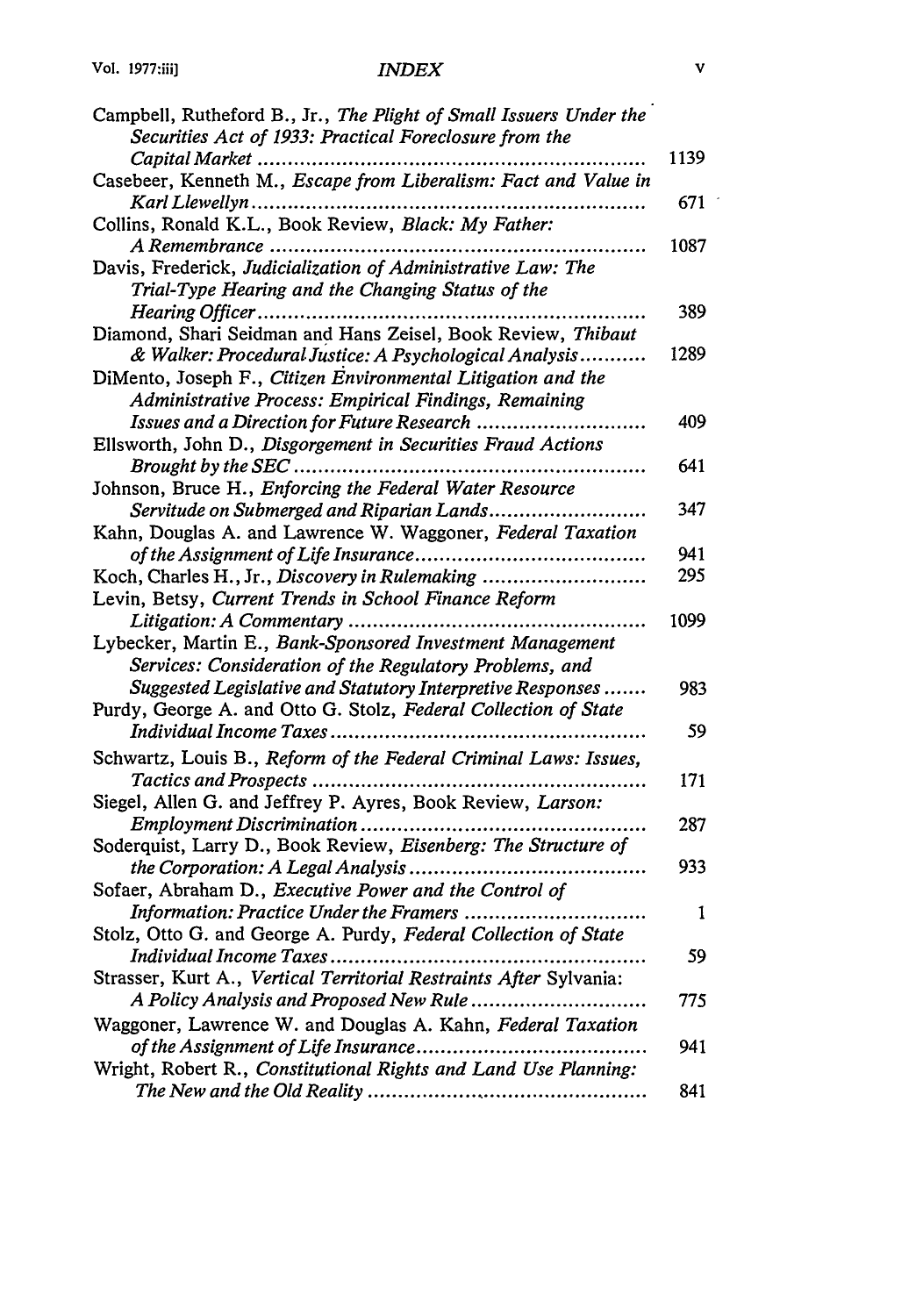| Yarbrough, Tinsley E., The Burger Court and Unspecified Rights: |      |
|-----------------------------------------------------------------|------|
| On Protecting Fundamental and Not-so-Fundamental                |      |
| "Rights" or "Interests" Through a Flexible                      |      |
|                                                                 | 143  |
| Zeisel, Hans and Shari Seidman Diamond, Book Review,            |      |
| Thibaut & Walker: Procedural Justice: A                         |      |
|                                                                 | 1289 |

## **INDEX TO BOOK REVIEWS**

| Black: My Father: A Remembrance                                                          | 1087 |
|------------------------------------------------------------------------------------------|------|
| Eisenberg: The Structure of the Corporation: A Legal Analysis                            |      |
| Larson: Employment Discrimination                                                        | 933  |
|                                                                                          | 287  |
| Linde & Bunn: Legislative and Administrative Processes                                   |      |
|                                                                                          | 681  |
| Mashaw & Merrill: Introduction to the American Public Law System:<br>Cases and Materials |      |
|                                                                                          | 631  |
| Schlei & Grossman: Employment Discrimination Law                                         |      |
|                                                                                          | 279  |
| Thibaut & Walker: Procedural Justice: A Psychological Analysis                           | 1289 |

## **INDEX TO SUBJECT MATTER**

| ADMINISTRATIVE LAW                                               |     |
|------------------------------------------------------------------|-----|
| Citizen Environmental Litigation and the Administrative Process: |     |
| Empirical Findings, Remaining Issues and a Direction for         |     |
|                                                                  | 409 |
| Democratic Due Process: Administrative Procedure After           |     |
|                                                                  | 453 |
| Developments Under the Freedom of Information Act-1976 (n)       | 532 |
|                                                                  | 295 |
| Enforcing the Federal Water Resource Servitude on Submerged      |     |
|                                                                  | 347 |
| Ethical Problems for the Law Firm of a Former Government         |     |
| Attorney: Firm or Individual Disqualification? (n)               | 512 |
| FTC v. Simeon Management Corp.: The First Amendment and          |     |
| the Need for Preliminary Injunctions of Commercial               |     |
|                                                                  | 489 |
| Government in the Sunshine Act—An Overview, The (n)              | 565 |
| Interim Rate Relief for Public Utilities Pending Judicial Appeal |     |
|                                                                  | 593 |
| Introduction to the American Public Law System: Cases            |     |
|                                                                  | 631 |
|                                                                  |     |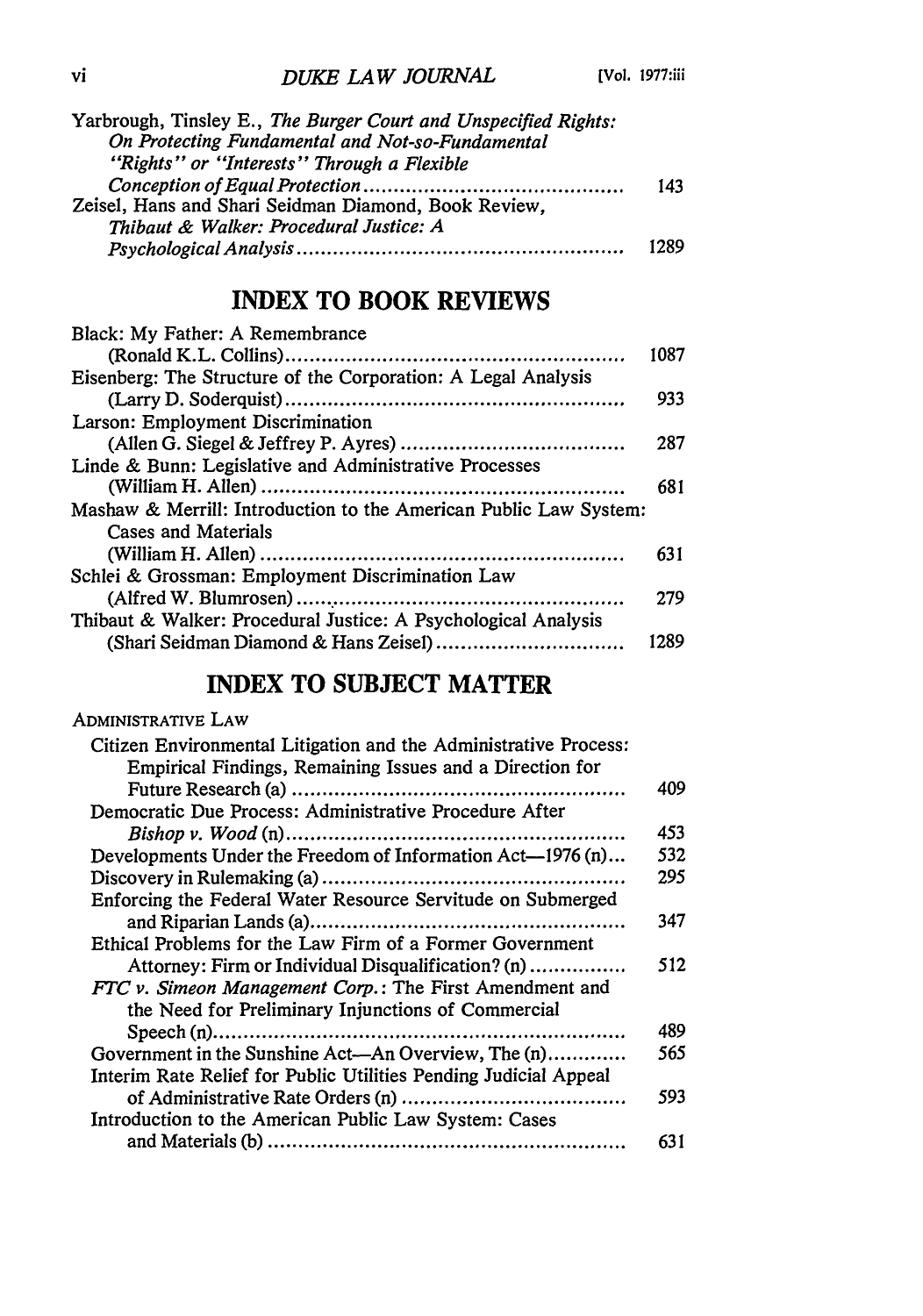| Judicialization of Administrative Law: The Trial-Type Hearing                                                    |      |
|------------------------------------------------------------------------------------------------------------------|------|
| and the Changing Status of the Hearing Officer (a)                                                               | 389  |
|                                                                                                                  | 631  |
| OSHA: Employer Liability for Employee Violations (n)                                                             | 614  |
| Prospective Boys Markets Injunctive Relief: A Limited Remedy<br>for Violation of Collective Bargaining No-Strike |      |
|                                                                                                                  | 233  |
| ANTITRUST                                                                                                        |      |
| Antitrust Liability of Professional Associations After Goldfarb:                                                 |      |
| Reformulating the Learned Professions Exemption in the                                                           |      |
|                                                                                                                  | 1047 |
| Barry v. St. Paul & Marine Insurance Co.: A Re-Interpretation                                                    |      |
| of the Boycott Exception to the McCarran Act (n)                                                                 | 1069 |
| State Action Exemption in Antitrust: From Parker v. Brown to                                                     |      |
|                                                                                                                  | 871  |
| Vertical Territorial Restraints After Sylvania: A Policy                                                         |      |
|                                                                                                                  | 775  |
| CIVIL RIGHTS                                                                                                     |      |
| Burger Court and Unspecified Rights: On Protecting Funda-                                                        |      |
| mental and Not-so-Fundamental "Rights" or "Interests"                                                            |      |
| Through a Flexible Conception of Equal Protection, The (a)                                                       | 143  |
| Constitutional Rights and Land Use Planning: The New and                                                         |      |
|                                                                                                                  | 841  |
| Current Trends in School Finance Reform Litigation:                                                              |      |
|                                                                                                                  | 1099 |
|                                                                                                                  | 287  |
|                                                                                                                  | 279  |
| Racially Disproportionate Impact of Facially Neutral Prac-                                                       |      |
| tices—What Approach Under 42 U.S.C. Sections 1981                                                                |      |
| and 1982? (n)                                                                                                    | 1267 |
| Section 1981 After Runyon v. McCrary: The Free Exercise                                                          |      |
| Right of Private Sectarian Schools to Deny Admission to                                                          |      |
| Blacks on Account of Race (c)                                                                                    | 1219 |
| Single-Sex Public Schools: The Last Bastion of "Separate"                                                        |      |
|                                                                                                                  | 259  |
| CONSTITUTIONAL LAW                                                                                               |      |
| Applicability of the Double Jeopardy Right to                                                                    |      |
|                                                                                                                  | 726  |
| Betamax and Infringement of Television Copyright (c)                                                             | 1181 |
| Burger Court and Unspecified Rights: On Protecting Funda-                                                        |      |
| mental and Not-so-Fundamental "Rights" or "Interests"                                                            |      |
| Through a Flexible Conception of Equal Protection, The (a)                                                       | 143  |
| Circumventing Title III: The Use of Pen Register Surveillance                                                    |      |
|                                                                                                                  | 751  |
| Constitutional Rights and Land Use Planning: The New and                                                         |      |
|                                                                                                                  | 841  |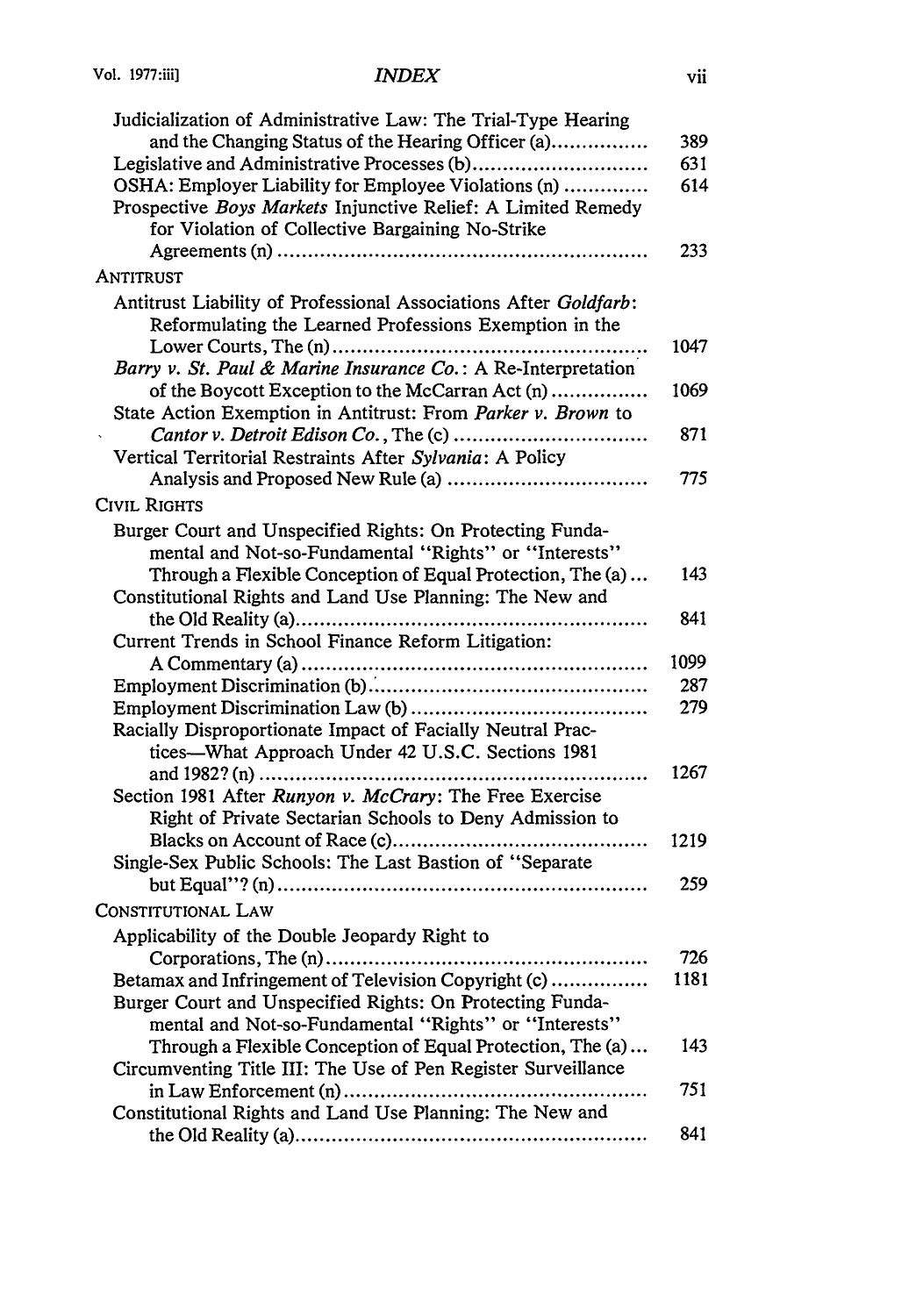| Current Trends in School Finance Reform Litigation:                                                           |      |
|---------------------------------------------------------------------------------------------------------------|------|
|                                                                                                               | 1099 |
| Democratic Due Process: Administrative Procedure After                                                        |      |
|                                                                                                               | 453  |
|                                                                                                               | 287  |
|                                                                                                               | 279  |
| Executive Power and the Control of Information: Practice                                                      |      |
| Under the Framers (a)                                                                                         | I    |
| FTC v. Simeon Management Corp.: The First Amendment and<br>the Need for Preliminary Injunctions of Commercial |      |
|                                                                                                               | 489  |
| Federal Collection of State Individual Incomes Taxes (a)                                                      | 59   |
| Racially Disproportionate Impact of Facially Neutral                                                          |      |
| Practices—What Approach Under 42 U.S.C. Sections 1981                                                         |      |
|                                                                                                               | 1267 |
| Right to a Speedy Trial and the Exhaustion Requirement of                                                     |      |
|                                                                                                               | 707  |
| Section 1981 After Runyon v. McCrary: The Free Exercise                                                       |      |
| Right of Private Sectarian Schools to Deny Admission to                                                       |      |
|                                                                                                               | 1219 |
| Single-Sex Public Schools: The Last Bastion of "Separate                                                      |      |
|                                                                                                               | 259  |
| Copyright                                                                                                     |      |
| Betamax and Infringement of Television Copyright (c)                                                          | 1181 |
| Corporations                                                                                                  |      |
| Applicability of the Double Jeopardy Right to                                                                 |      |
|                                                                                                               | 726  |
| Plight of Small Issuers Under the Securities Act of 1933:                                                     |      |
| Practical Foreclosure From the Capital Market, The (a)                                                        | 1139 |
| Structure of the Corporation: A Legal Analysis, The (b)                                                       | 933  |
| CRIMINAL PROCEDURE                                                                                            |      |
| Applicability of the Double Jeopardy Right to                                                                 |      |
| Corporations, The (n)                                                                                         | 726  |
| Circumventing Title III: The Use of Pen Register Surveillance                                                 |      |
|                                                                                                               | 751  |
| Reform of Federal Criminal Laws: Issues, Tactics and                                                          |      |
|                                                                                                               | 171  |
| Right to a Speedy Trial and the Exhaustion Requirement of                                                     |      |
|                                                                                                               | 707  |
| DISCRIMINATION                                                                                                |      |
|                                                                                                               |      |
| Constitutional Rights and Land Use Planning: The New and                                                      | 841  |
| Current Trends in School Finance Reform Litigation:                                                           |      |
|                                                                                                               | 1099 |
|                                                                                                               | 287  |
|                                                                                                               |      |

 $\sim$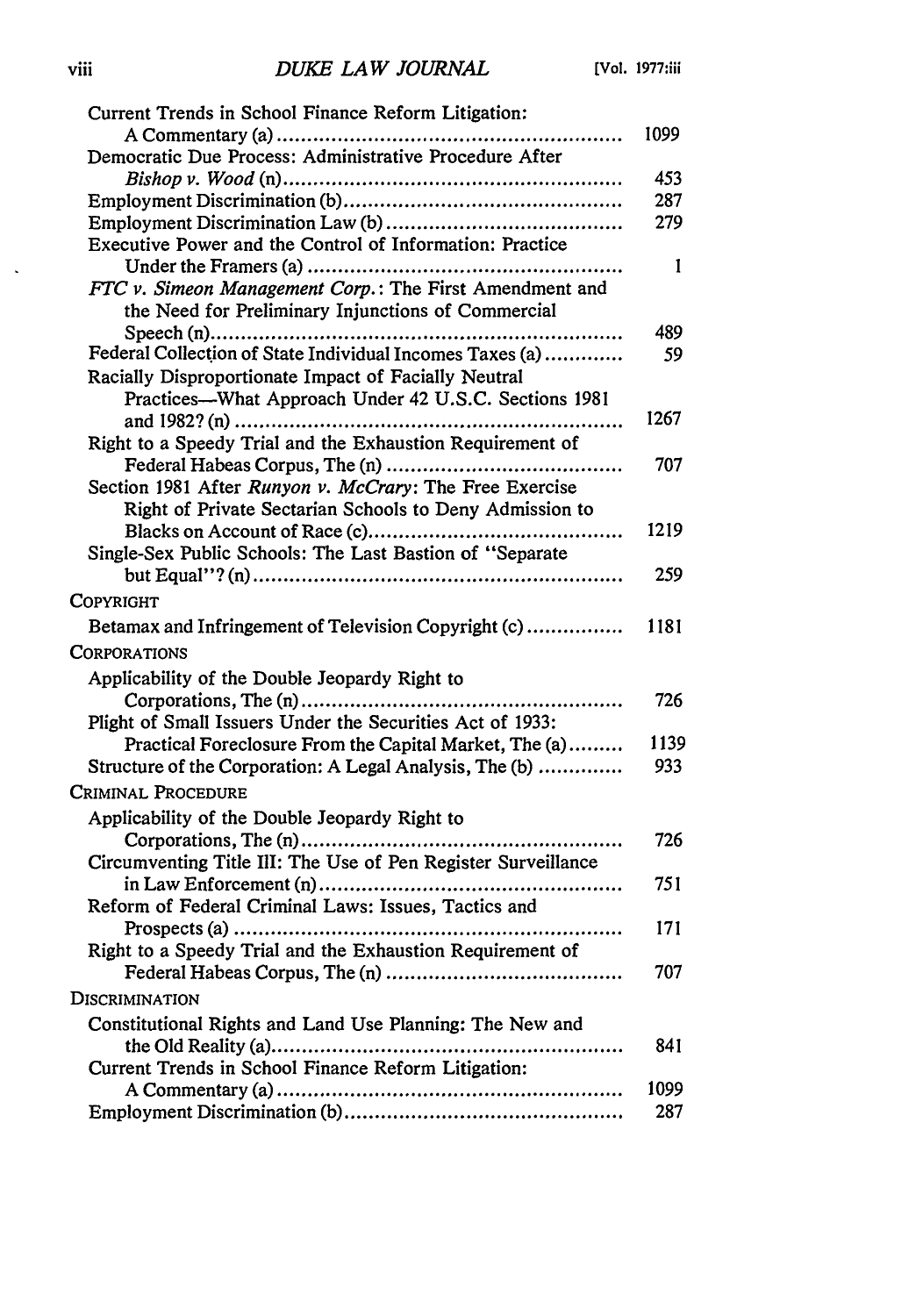| Racially Disproportionate Impact of Facially Neutral<br>Practices—What Approach Under 42 U.S.C. Sections 1981      | 279          |
|--------------------------------------------------------------------------------------------------------------------|--------------|
| Section 1981 After Runyon v. McCrary: The Free Exercise<br>Right of Private Sectarian Schools to Deny Admission to | 1267<br>1219 |
| DISCRIMINATION-SEX                                                                                                 |              |
| Single-Sex Public Schools: The Last Bastion of "Separate                                                           |              |
|                                                                                                                    | 259          |
| EDUCATION                                                                                                          |              |
| Current Trends in School Finance Reform Litigation:<br>.                                                           | 1099         |
| Section 1981 After Runyon v. McCrary: The Free Exercise<br>Right of Private Sectarian Schools to Deny Admission to |              |
| Single-Sex Public Schools: The Last Bastion of "Separate                                                           | 1219         |
|                                                                                                                    | 259          |
| ENVIRONMENTAL LAW                                                                                                  |              |
| Citizen Environmental Litigation and the Administrative Process:                                                   |              |
| Empirical Findings, Remaining Issues and a Direction for                                                           |              |
| Constitutional Rights and Land Use Planning: The New and                                                           | 409          |
|                                                                                                                    | 841          |
| Enforcing the Federal Water Resource Servitude on Submerged                                                        | 347          |
| <b>ETHICS</b>                                                                                                      |              |
| Ethical Problems for the Law Firm of a Former Government.<br>Attorney: Firm or Individual Disqualification? (n)    | 512          |
| <b>EXECUTIVE PRIVILEGE</b>                                                                                         |              |
| Executive Power and the Control of Information: Practice                                                           | 1            |
| <b>FEDERAL COURTS</b>                                                                                              |              |
| Right to a Speedy trial and the Exhaustion Requirement of                                                          | 707          |
| FEDERAL-STATE RELATIONS                                                                                            |              |
| Federal Collection of State Individual Income Taxes (a)                                                            | 59           |
| INSURANCE                                                                                                          |              |
| Barry v. St. Paul & Marine Insurance Co.: A<br>Re-Interpretation of the Boycott Exception to the                   |              |
|                                                                                                                    | 1069         |
| Federal Taxation of the Assignment of Life Insurance (a)                                                           | 941          |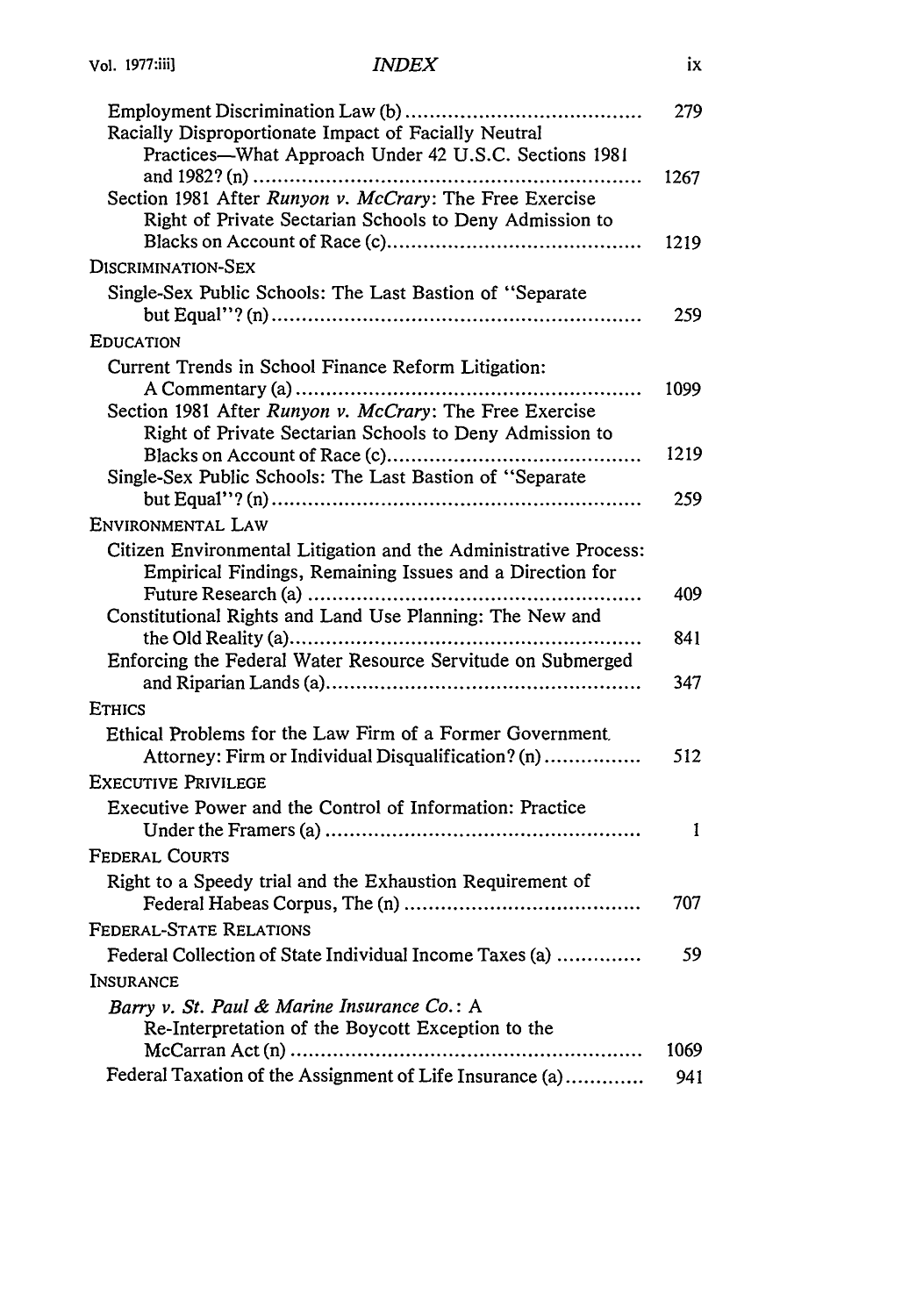| JURISPRUDENCE                                                                                                                                           |             |
|---------------------------------------------------------------------------------------------------------------------------------------------------------|-------------|
| Escape from Liberalism: Fact and Value in Karl Llewellyn (a)<br>Procedural Justice: A Psychological Analysis (b)                                        | 671<br>1289 |
| <b>LABOR LAW</b>                                                                                                                                        |             |
| Prospective Boys Markets Injunctive Relief: A Limited Remedy<br>for Violation of Collective Bargaining No-Strike                                        | 233         |
| <b>LAND USE</b>                                                                                                                                         |             |
| Citizen Environmental Litigation and the Administrative<br>Process: Empirical Findings, Remaining Issues and a                                          | 409         |
| Constitutional Rights and Land Use Planning: The New                                                                                                    |             |
| Enforcing the Federal Water Resource Servitude on Submerged                                                                                             | 841<br>347  |
| LAW ENFORCEMENT                                                                                                                                         |             |
| Circumventing Title III: The Use of Pen Register Surveillance                                                                                           |             |
|                                                                                                                                                         | 751         |
| Reform of the Federal Criminal Laws: Issues, Tactics                                                                                                    |             |
|                                                                                                                                                         | 171         |
| <b>LAWYERS</b>                                                                                                                                          |             |
| Antitrust Liability of Professional Associations After Goldfarb:<br>Reformulating the Learned Professions Exemption in                                  |             |
| Ethical Problems for the Law Firm of a Former Government                                                                                                | 1047        |
| Attorney: Firm or Individual Disqualification? (n)                                                                                                      | 512         |
| LEGISLATION                                                                                                                                             |             |
| Developments Under the Freedom of Information Act-                                                                                                      |             |
|                                                                                                                                                         | 532         |
| Government in the Sunshine Act—An Overview, The (n)                                                                                                     | 565         |
| OSHA: Employer Liability for Employee Violations (n)<br>Racially Disproportionate Impact of Facially Neutral<br>Practices—What Approach Under 42 U.S.C. | 614         |
|                                                                                                                                                         | 1267        |
| PRIVILEGED COMMUNICATIONS                                                                                                                               |             |
| Executive Power and the Control of Information:                                                                                                         |             |
|                                                                                                                                                         | 1           |
| <b>REMEDIES</b>                                                                                                                                         |             |
| Disgorgement in Securities Fraud Actions Brought by the<br>$SEC(a)$                                                                                     | 641         |
| Right to a Speedy Trial and the Exhaustion Requirement of                                                                                               | 707         |
|                                                                                                                                                         |             |

 $\boldsymbol{\mathrm{x}}$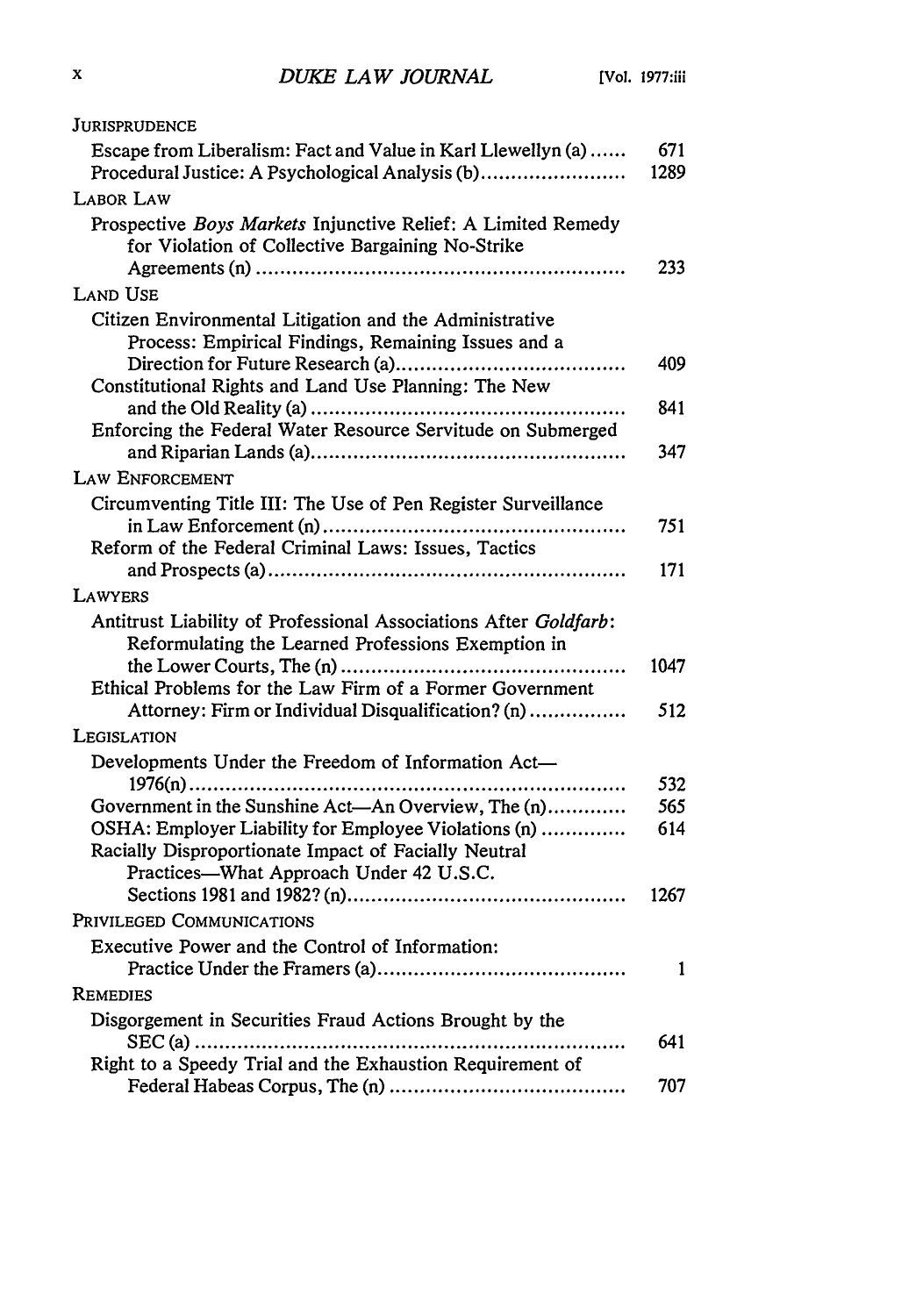## **SECURITIES** Bank-Sponsored Investment Management Services: Consideration of the Regulatory Problems, and Suggested Legislative and Statutory Interpretive Responses (a) ............. 983 SECURITIES **REGULATION** Bank-Sponsored Investment Management Services: Consideration of the Regulatory Problems, and Suggested Legislative and Statutory Interpretive Responses (a) ............. 983 Disgorgement in Securities Fraud Actions Brought by the SE C (a) ....................................................................... 641 Plight of Small Issuers Under the Securities Act of 1933: Practical Foreclosure from the Capital Market, The (a) ... ... 1139 **SUPREME COURT** My Father: **A** Remembrance **(b)** ............................................. 1087 TAXATION Defining "Medical Care": The Key to Proper Application of the Medical Expense Deduction (n) ................................ 909 Federal Collection of State Individual Income Taxes (a) .............. 59 Federal Taxation of the Assignment of Life Insurance (a) ............ 941

## **INDEX TO CASES**

In this Index will be found cases which have been the subjects of notes and recent developments as well as many cases which have been discussed in the text of articles and comments.

| A.P. Smith Mfg. Co. v. Barlow, 13 N.J. 145, 98 A.2d 581, appeal |      |
|-----------------------------------------------------------------|------|
|                                                                 | 940  |
| Abbott Laboratories v. Gardner, 387 U.S. 136 (1967)             | 638  |
|                                                                 | 1093 |
|                                                                 | 1089 |
| Aeolian Co. v. Royal Music Roll Co., 196 F. 926 (W.D.N.Y. 1912) | 1204 |
| Aladdin Mfg. Co. v. Mantle Lamp Co. of America,                 |      |
|                                                                 | 657  |
|                                                                 | 280  |
| American Airlines, Inc. v. CAB, 359 F.2d 624 (D.C. Cir.),       |      |
|                                                                 | 298  |
| Appeal of Kit-Mar Builders, 439 Pa. 466, 268 A.2d 765 (1970)    | 851  |
| Application of the United States, 427 F.2d 639 (9th Cir. 1970)  | 769  |
| Application of the United States for an Order Authorizing       |      |
| Installation & Use of a Pen Register, 546 F.2d 243              |      |
|                                                                 | 759  |
|                                                                 |      |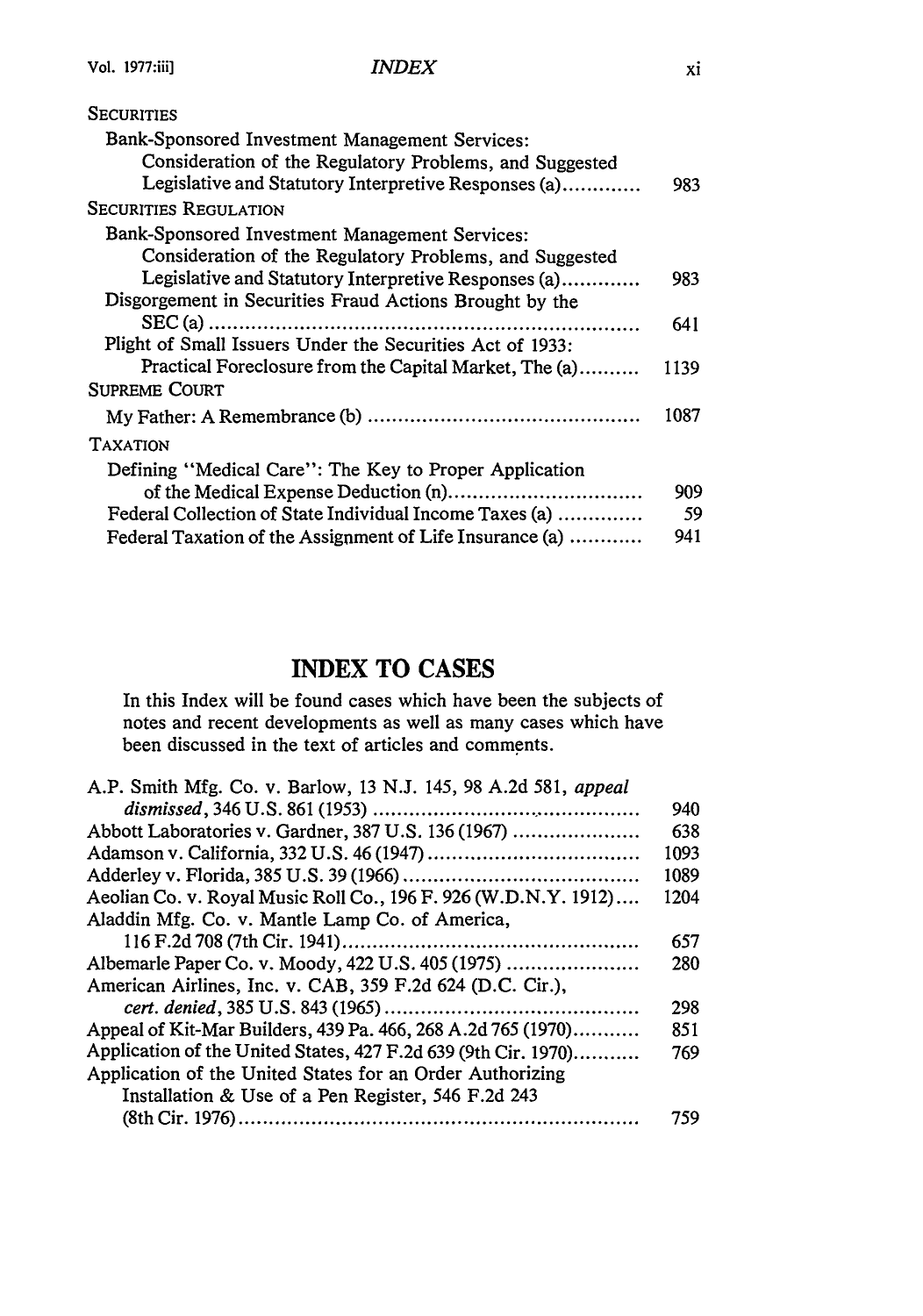| Application of the United States of America in the Matter of           |          |
|------------------------------------------------------------------------|----------|
| an Order Authorizing the Use of a Pen Register or Similar              |          |
| Mechanical Device, 538 F.2d 956 (2d Cir. 1976), rev'd                  |          |
| sub nom. United States v. New York Tel. Co., 98 S. Ct.                 |          |
| 364 (1977)                                                             | 764      |
| Application of United States of America for an Order Authorizing       |          |
| Use of a Pen Register Device, 407 F. Supp. 398 (W.D. Mo. 1976)         | 756      |
| Aptheker v. Secretary of State, 378 U.S. 500 (1964)                    | 164      |
|                                                                        | 352      |
|                                                                        | 455      |
| Aronson v. Town of Sharon, 346 Mass. 598, 195 N.E.2d 341 (1964)        | 849      |
|                                                                        |          |
| Arrow Airways, Inc. v. CAB, 182 F.2d 705 (D.C. Cir.), cert.            |          |
| denied, 340 U.S. 828 (1950)                                            | 631      |
| Asheville Tobacco Bd. of Trade, Inc. v. FTC, 263 F.2d 502              |          |
|                                                                        | 881      |
| Atlantic & Gulf Stevedores, Inc. v. OSHRC, 534 F.2d 541                |          |
|                                                                        | 628      |
| Aviation Consumer Action Project v. CAB, 418 F. Supp. 634              |          |
|                                                                        | 539      |
| B-G Maintenance Management, Inc., 4 OSHC 1282 (1976)                   | 626      |
| Bannercraft Clothing Co. v. Renegotiation Bd., 466 F.2d 345            |          |
|                                                                        | 556      |
| Barry v. St. Paul Fire & Marine Ins. Co., 555 F.2d 3 (1st Cir.),       |          |
| cert. granted, 98 S. Ct. 391 (1977) (No. 77-240)                       | 1071     |
| Bates v. State Bar of Arizona, 433 U.S. 350 (1977)                     | 1064     |
| Beck v. United States, 442 F.2d 1037 (5th Cir. 1971)                   | 709      |
| Bel v. United States, 452 F.2d 683 (5th Cir. 1971), cert. denied,      |          |
|                                                                        | 958      |
|                                                                        | 867      |
|                                                                        | 501      |
| Bi-Metallic Inv. Co. v. State Bd. of Equalization, 239 U.S. 441 (1915) | 635      |
|                                                                        | 453      |
| Board of Educ., Levittown v. Nyquist, No. 8208/74 (Nassau              |          |
|                                                                        | 1115     |
| Board of Educ. of Cincinnati v. Walter, No. A7662725 (Hamilton         |          |
|                                                                        | 1106     |
|                                                                        |          |
| Board of Regents v. Roth, 408 U.S. 564 (1972)                          | 455      |
| Bob Jones Univ. v. Johnson, 396 F. Supp. 597 (D.S.C. 1974),            |          |
| aff'd mem., 529 F.2d 514 (4th Cir. 1975)                               | 1261     |
| Boddicker v. Arizona State Dental Ass'n, 549 F.2d 626 (9th Cir.        |          |
|                                                                        | 1056     |
|                                                                        | 1096     |
| Boys Markets, Inc. v. Retail Clerks Local 770,                         |          |
| 398 U.S. 235 (1970)                                                    | 233, 628 |
| Braden v. 30th Judicial Court of Kentucky, 410 U.S. 484 (1973)         | 710      |
| Brennan v. Butler Lime & Cement Co., 520 F.2d 1011 (7th Cir. 1975).    | 621      |

 $\mathcal{L}(\mathcal{A})$  .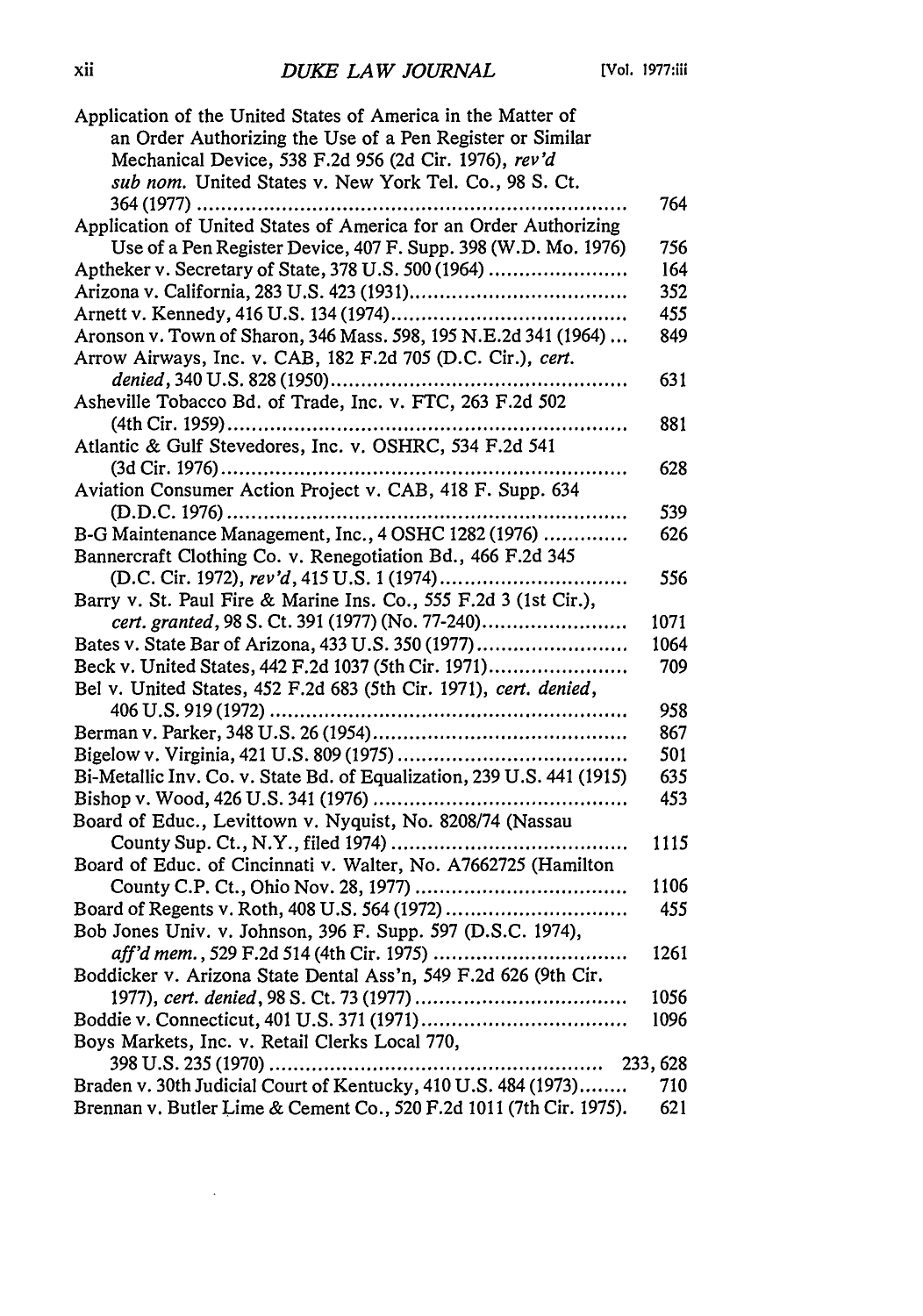| Brennan v. OSHRC (Alsea), 511 F.2d 1139 (9th Cir. 1975)              | 616  |
|----------------------------------------------------------------------|------|
| Brooks v. Conston, 364 Pa. 256, 72 A.2d 75 (1950)                    | 655  |
|                                                                      | 1285 |
| Brown v. Board of Educ., 347 U.S. 483 (1954)  167, 259, 480, 1219    |      |
| Brown v. Dade Christian Schools, Inc., 556 F.2d 310 (5th Cir.        |      |
| 1977), cert. denied, 46 U.S.L.W. 3526 (U.S. Feb. 21, 1978)           | 1220 |
| Brown v. Estelle, 530 F.2d 1280 (5th Cir. 1976)                      | 708  |
|                                                                      | 1089 |
|                                                                      | 1195 |
| Buck v. Jewell-LaSalle Realty Co., 283 U.S. 191 (1931)               | 1188 |
|                                                                      | 168  |
| Buse v. Smith, 74 Wis. 2d 550, 247 N.W.2d 141 (1976)                 |      |
| CF & I Steel Corp. v. UMW, 507 F.2d 170 (10th Cir. 1974)             | 239  |
| Caldwell v. State, No. 50616 (Johnson County Dist. Ct.,              |      |
| Kan. Aug. 30, 1972)                                                  | 1132 |
|                                                                      | 638  |
|                                                                      |      |
|                                                                      | 1242 |
| Cape & Vineyard Div. of New Bedford Gas Co. v. OSHRC,                |      |
|                                                                      | 620  |
|                                                                      | 1091 |
| Charles River Bridge v. Warren Bridge, 36 U.S. (11 Pet.) 420 (1837). | 843  |
| Chase Nat'l Bank v. United States, 278 U.S. 327 (1929)               | 956  |
| Chauncey v. Second Judicial Dist. Court of Nevada, 453 F.2d 389      |      |
| (9th Cir. 1971)                                                      | 709  |
| Chicago & Southern Air Lines v. Waterman S.S. Corp.,                 |      |
|                                                                      | 636  |
| City of Knoxville v. Water Co., 212 U.S. 1 (1909)                    | 611  |
| City of Moline Acres v. Heidbreder, 367 S.W.2d 568 (Mo. 1963)        | 856  |
| Cleaver v. Kelley, 415 F. Supp. 174 (D.D.C. 1976)                    | 534  |
| Cleveland Bd. of Educ. v. LaFleur, 419 U.S. 632 (1974)               | 155  |
| Conde Nast Publications v. Vogue School of Fashion Modelling,        |      |
|                                                                      | 1216 |
| Construction Indus. Ass'n v. City of Petaluma, 522 F.2d 897 (9th     |      |
| Cir. 1975), cert. denied, 424 U.S. 934 (1976)                        | 845  |
| Continental Ore Co. v. Union Carbide & Carbon Corp.,                 |      |
|                                                                      | 886  |
| Continental T.V., Inc. v. G.T.E. Sylvania,                           |      |
|                                                                      | 777  |
|                                                                      | 215  |
|                                                                      | 263  |
| Croker v. Boeing Co., 437 F. Supp. 1138 (E.D. Pa. 1977)              | 1281 |
|                                                                      | 280  |
|                                                                      | 158  |
| Deckert v. Independence Shares Corp., 311 U.S. 282 (1940)            | 645  |
| Department of Agriculture v. Murry, 413 U.S. 508 (1973)              | 155  |
|                                                                      |      |

 $\sim 10^{-10}$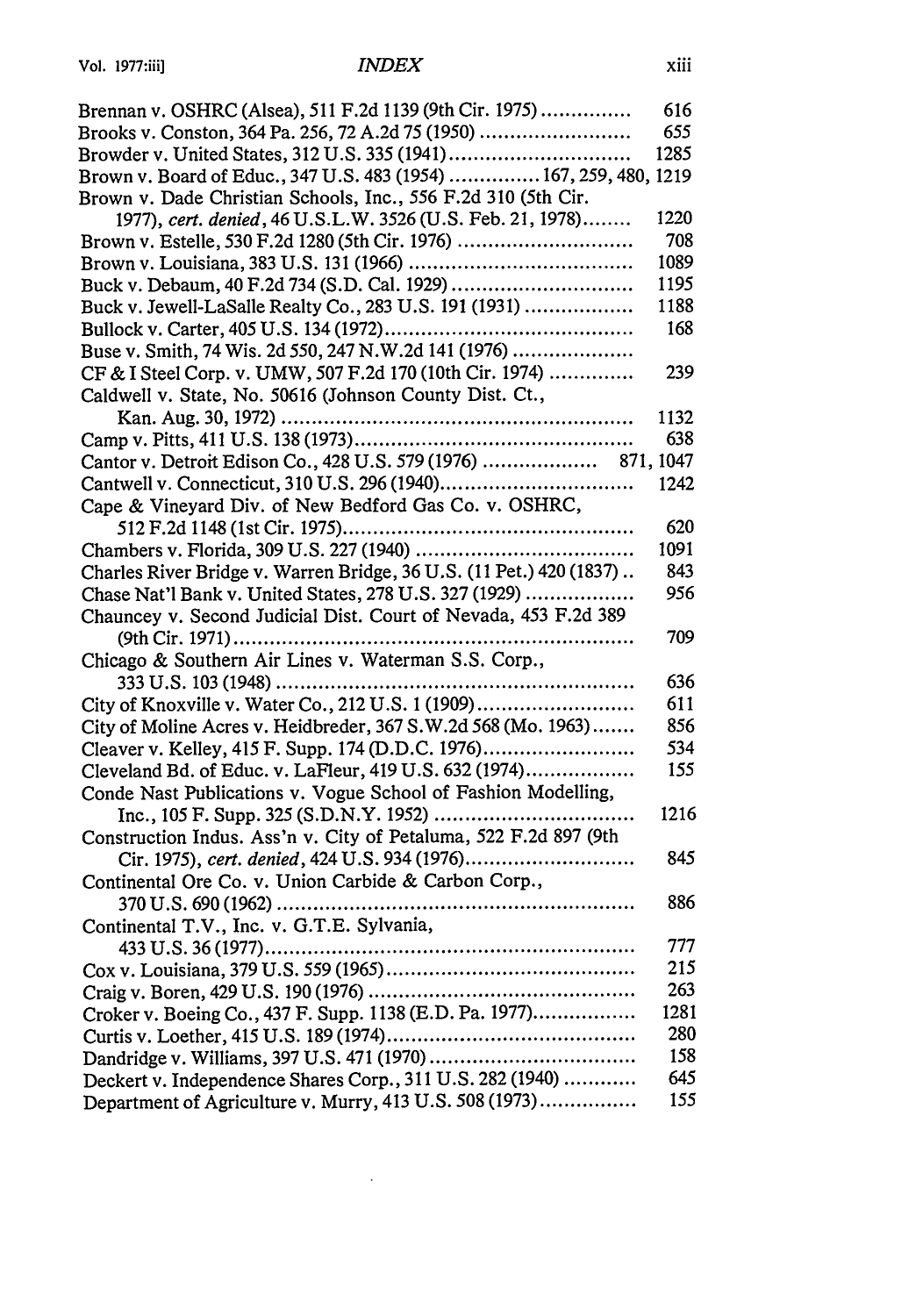$\sim$   $-$ 

| Department of Air Force v. Rose, 425 U.S. 352 (1976)             | 542  |
|------------------------------------------------------------------|------|
| Department & Specialty Store Employees Local 1265 v. Brown,      |      |
| 284 F.2d 619 (9th Cir.), cert. denied, 366 U.S. 934 (1961)       | 509  |
| District School Bd. of Bay County v. Department of Educ., No.    |      |
| 73-1747 (Leon County Cir. Ct., Fla. June 2, 1977)                | 1134 |
|                                                                  | 716  |
| Donovan Constr. Co. v. Construction Laborers Local 383,          |      |
| 533 F.2d 481 (9th Cir. 1976)                                     | 242  |
| Douds v. Milk Drivers Local 584, 154 F. Supp. 222 (S.D.N.Y.),    |      |
| aff'd, 248 F.2d 534 (2d Cir. 1957)                               | 498  |
| Duchess Music Corp. v. Stern, 458 F.2d 1305 (9th Cir.), cert.    |      |
| denied, 409 U.S. 847 (1972)<br>.                                 | 1205 |
| Dukes v. City of New Orleans, 501 F.2d 706 (5th Cir. 1974),      |      |
|                                                                  | 146  |
| Electra Records v. Gem Electronic Distribs., Inc., 360 F. Supp.  |      |
|                                                                  | 1207 |
|                                                                  | 471  |
|                                                                  | 1090 |
| Ernst & Ernst v. Hochfelder, 425 U.S. 185 (1976)                 | 664  |
| Ethyl Corp. v. EPA, 541 F.2d 1 (D.C. Cir.), cert. denied,        |      |
|                                                                  | 639  |
| E.W. Wiggins Airways, Inc. v. Massachusetts Port Auth., 362 F.2d |      |
| 52 (1st Cir.), cert. denied, 385 U.S. 947 (1966)                 | 882  |
| FAA Admin'r v. Robertson, 422 U.S. 255 (1975)                    | 554  |
|                                                                  | 601  |
|                                                                  | 649  |
| FTC v. National Health Aids, 108 F. Supp. 340 (D. Md. 1952)      | 493  |
| FTC v. Rhodes Pharmacal Co., 191 F.2d 744 (7th Cir. 1951)        | 492  |
| FTC v. Simeon Management Corp., 532 F.2d 708 (9th Cir. 1976)     | 490  |
| Feminist Women's Health Center, Inc., v. Mohammad, 415           |      |
| F. Supp. 1258 (N.D. Fla. 1976), dismissed on other grounds,      |      |
| No. TCA 75-186 (N.D. Fla. Dec. 3, 1976), appeal docketed,        |      |
|                                                                  | 1058 |
|                                                                  | 163  |
| First Nat'l Bank of Midland v. United States, 423 F.2d 1286      |      |
|                                                                  | 957  |
| Fletcher v. Peck, 10 U.S. (6 Cranch) 87 (1810)                   | 842  |
| Fong Foo v. United States, 369 U.S. 141 (1962)                   | 731  |
| Fortnightly Corp. v. United Artists Television, Inc.,            |      |
| 392 U.S. 390 (1968)                                              | 1189 |
| Franks v. Bowman Transp. Co., 424 U.S. 747 (1976)                | 283  |
|                                                                  | 261  |
|                                                                  | 626  |
|                                                                  | 262  |
| General Elec. Co. v. Gilbert, 429 U.S. 125 (1976)                | 291  |
| General Motors Corp. v. City of New York, 501 F.2d 639           |      |
|                                                                  | 519  |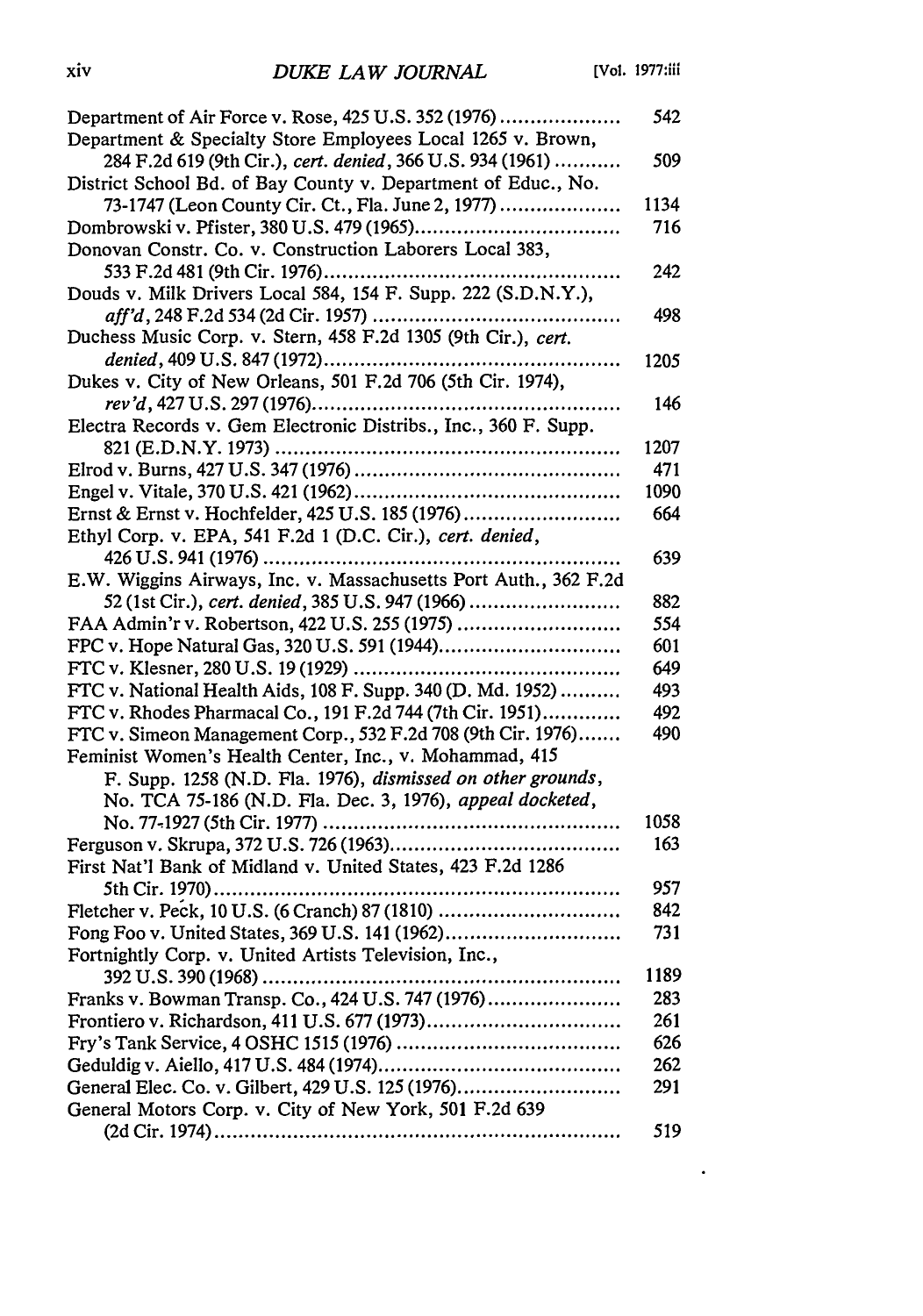| George R. Whitten, Jr., Inc. v. Paddock Pool Builders, Inc., 424    |      |
|---------------------------------------------------------------------|------|
| F.2d 25 (1st Cir.), cert. denied, 400 U.S. 850 (1970)               | 878  |
|                                                                     | 1092 |
|                                                                     |      |
| Golden v. Planning Bd., 30 N.Y.2d 359, 334 N.Y.S.2d 138,            |      |
|                                                                     | 845  |
|                                                                     |      |
|                                                                     | 1207 |
|                                                                     | 466  |
| Green v. Connally, 330 F. Supp. 1150 (D.D.C.), aff'd mem.           |      |
|                                                                     | 1261 |
|                                                                     | 183  |
|                                                                     | 479  |
|                                                                     |      |
| Griswold v. Connecticut, 381 U.S. 479 (1965)                        | 150  |
|                                                                     | 843  |
|                                                                     | 735  |
|                                                                     | 925  |
| Hayden v. United States Dep't of Justice, 413 F. Supp. 1285         |      |
| $(D.D.C. 1976)$<br>                                                 | 534  |
| Hecht v. Pro-Football, Inc., 444 F.2d 931 (D.C. Cir. 1971),         |      |
|                                                                     | 883  |
|                                                                     | 860  |
| Horne Heating & Plumbing Co. v. OSHRC, 528 F.2d 564                 |      |
| (5th Cir. 1976)<br>.                                                | 625  |
| Horton v. Meskill, 172 Conn. 615, 376 A.2d 359 (1977)               | 1106 |
| Humphrey's Ex'r v. United States, 295 U.S. 602 (1935)               | 636  |
| Investment Co. Inst. v. Camp, 401 U.S. 617 (1971)                   | 997  |
|                                                                     | 646  |
|                                                                     | 931  |
|                                                                     | 866  |
| Janigan v. Taylor, 344 F.2d 781 (1st Cir.), cert. denied,           |      |
| .                                                                   | 665  |
| Johnson v. Hoffman, 424 F. Supp. 490 (E.D. Mo. 1977)                | 1281 |
| Johnson v. Railway Express Agency, Inc., 421 U.S. 454 (1975)        | 1275 |
| Jones v. Alfred H. Mayer Co., 392 U.S. 409 (1968)                   | 1274 |
|                                                                     | 262  |
| Kane v. Virginia, 419 F.2d 1369 (4th Cir. 1970)                     | 708  |
|                                                                     | 153  |
|                                                                     | 164  |
| Kentucky v. South Central Bell Tel. Co., 545 S.W.2d 927 (Ky. 1976). | 594  |
| Keyes v. School Dist. No. 1, 521 F.2d 465 (10th Cir. 1975),         |      |
|                                                                     | 1121 |
| Knowles v. State, No. 8,319 (Chautauqua County Dist. Ct.,           |      |
|                                                                     | 1133 |
|                                                                     | 1093 |
|                                                                     |      |

 $\label{eq:1} \Delta_{\rm{max}} = \frac{1}{2} \sum_{i=1}^{N} \frac{1}{2} \sum_{i=1}^{N} \frac{1}{2} \sum_{i=1}^{N} \frac{1}{2} \sum_{i=1}^{N} \frac{1}{2} \sum_{i=1}^{N} \frac{1}{2} \sum_{i=1}^{N} \frac{1}{2} \sum_{i=1}^{N} \frac{1}{2} \sum_{i=1}^{N} \frac{1}{2} \sum_{i=1}^{N} \frac{1}{2} \sum_{i=1}^{N} \frac{1}{2} \sum_{i=1}^{N} \frac{1}{2} \sum_{i=1}^{N}$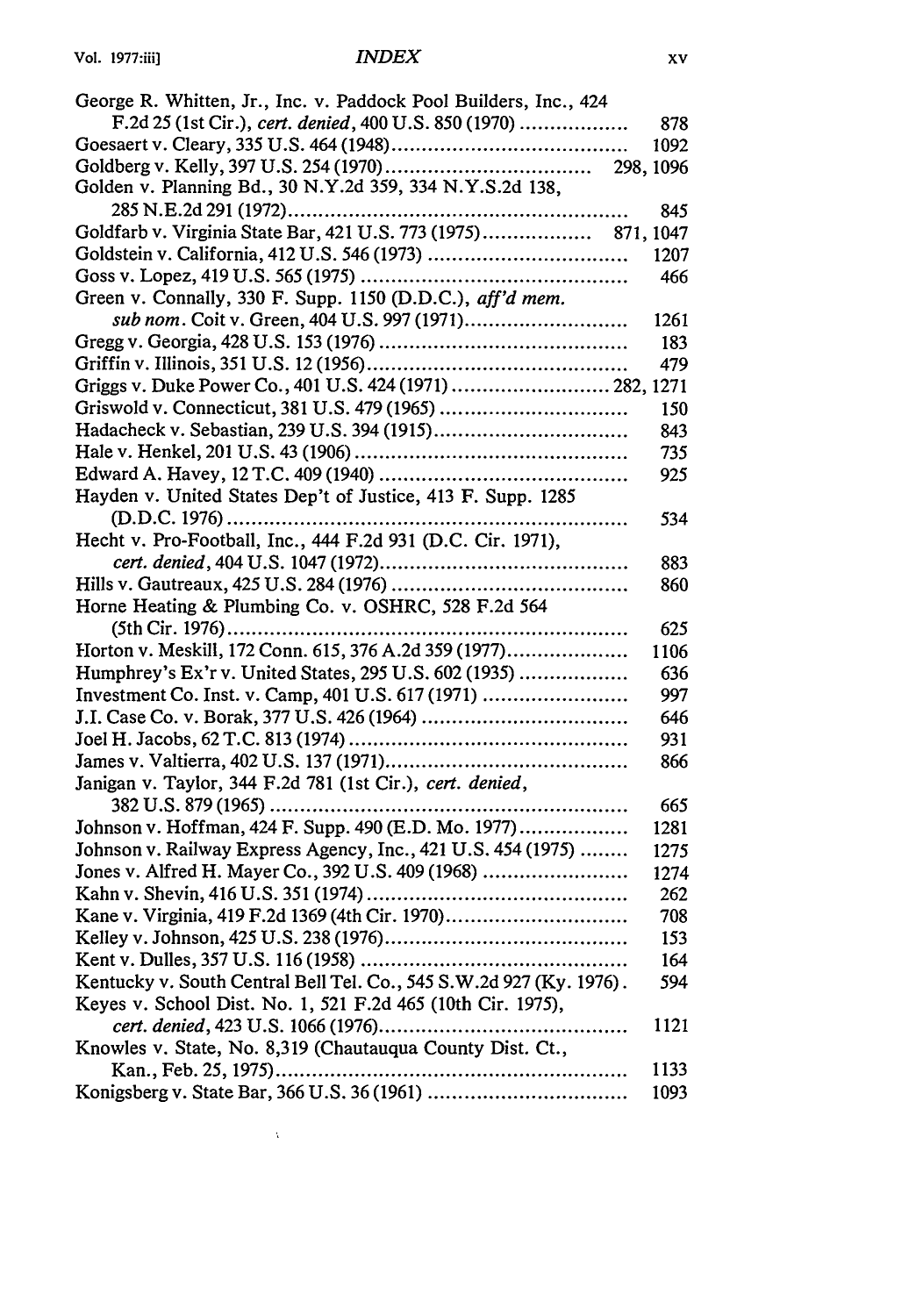|                                                                                                             | 166, 1092 |
|-------------------------------------------------------------------------------------------------------------|-----------|
| L.P. Larson, Jr. Co. v. William Wrigley, Jr. Co., 277 U.S. 97 (1928)                                        | 660       |
| Ladue Local Lines, Inc. v. Bi-State Dev. Agency, 433 F.2d 131                                               |           |
|                                                                                                             | 881       |
|                                                                                                             | 1121      |
|                                                                                                             | 159       |
| Liebman v. Hassett, 148 F.2d 247 (1st Cir. 1945)                                                            | 969       |
| Lionshead Lake, Inc. v. Township of Wayne, 10 N.J. 165, 89                                                  |           |
| A.2d 693 (1952), appeal dismissed, 344 U.S. 919 (1953)                                                      | 852       |
|                                                                                                             | 150       |
|                                                                                                             | 634       |
| Long Island Ry. v. United States, 318 F. Supp. 490 (E.D.N.Y.                                                |           |
| 1970), rev'd sub nom. United States v. Florida E.                                                           |           |
| Coast Ry., 410 U.S. 224 (1973)<br>                                                                          | 344       |
| McAuliffe v. Mayor of New Bedford, 155 Mass. 216,                                                           |           |
| 29 N.E. 517 (1892)                                                                                          | 469       |
| McCrary v. Runyon, 515 F.2d 1082 (4th Cir. 1975), aff'd,                                                    |           |
| $427 \text{ U.S. } 160 \, (1976) \dots$<br>.                                                                | 1221      |
| McCulloch v. Maryland, 17 U.S. (4 Wheat.) 415 (1819)                                                        | 78        |
| McDermott v. Village of Calverton Park, 454 S.W.2d 577 (Mo. 1970).                                          | 857       |
| McDonald v. Santa Fe Trail Transp. Co., 427 U.S. 273 (1976)                                                 | 1277      |
| McDonnell Douglas Corp. v. Green, 411 U.S. 792 (1973)                                                       | 281, 292  |
| McInnis v. Shapiro, 293 F. Supp. 327 (N.D. Ill. 1968), aff'd mem.                                           |           |
| sub nom. McInnis v. Ogilivie, 394 U.S. 322 (1969)                                                           | 1110      |
| Marbury v. Madison, 5 U.S. (1 Cranch) 137 (1803)                                                            | 17        |
| Massachusetts Bd. of Retirement v. Murgia, 427 U.S. 307 (1976)                                              | 160       |
|                                                                                                             | 467       |
|                                                                                                             | 464       |
| Merrill v. Federal Open Market Comm., 413 F. Supp. 494                                                      |           |
|                                                                                                             | 539       |
|                                                                                                             | 860       |
| Mitchell v. Robert DeMario Jewelry, Inc., 361 U.S. 288 (1960)                                               | 646       |
| Mitsubishi Elec. Corp. v. Department of Justice, 39 Ad. L.2d                                                |           |
|                                                                                                             | 537       |
|                                                                                                             | 464       |
| Moore v. De Young, 515 F.2d 437 (3d Cir. 1975)                                                              | 711       |
|                                                                                                             | 146       |
|                                                                                                             |           |
|                                                                                                             | 594       |
| NLRB v. Express Publishing Co., 312 U.S. 426 (1941)<br>National Cable Television Ass'n v. FCC, 479 F.2d 183 | 253       |
|                                                                                                             |           |
|                                                                                                             | 343       |
| National Land & Inv. Co. v. Kohn, 419 Pa. 504, 215 A.2d 597 (1965)                                          | 850       |
| National Realty & Const. Co. v. OSHRC, 489 F.2d 1257                                                        |           |
|                                                                                                             | 618       |
|                                                                                                             | 352       |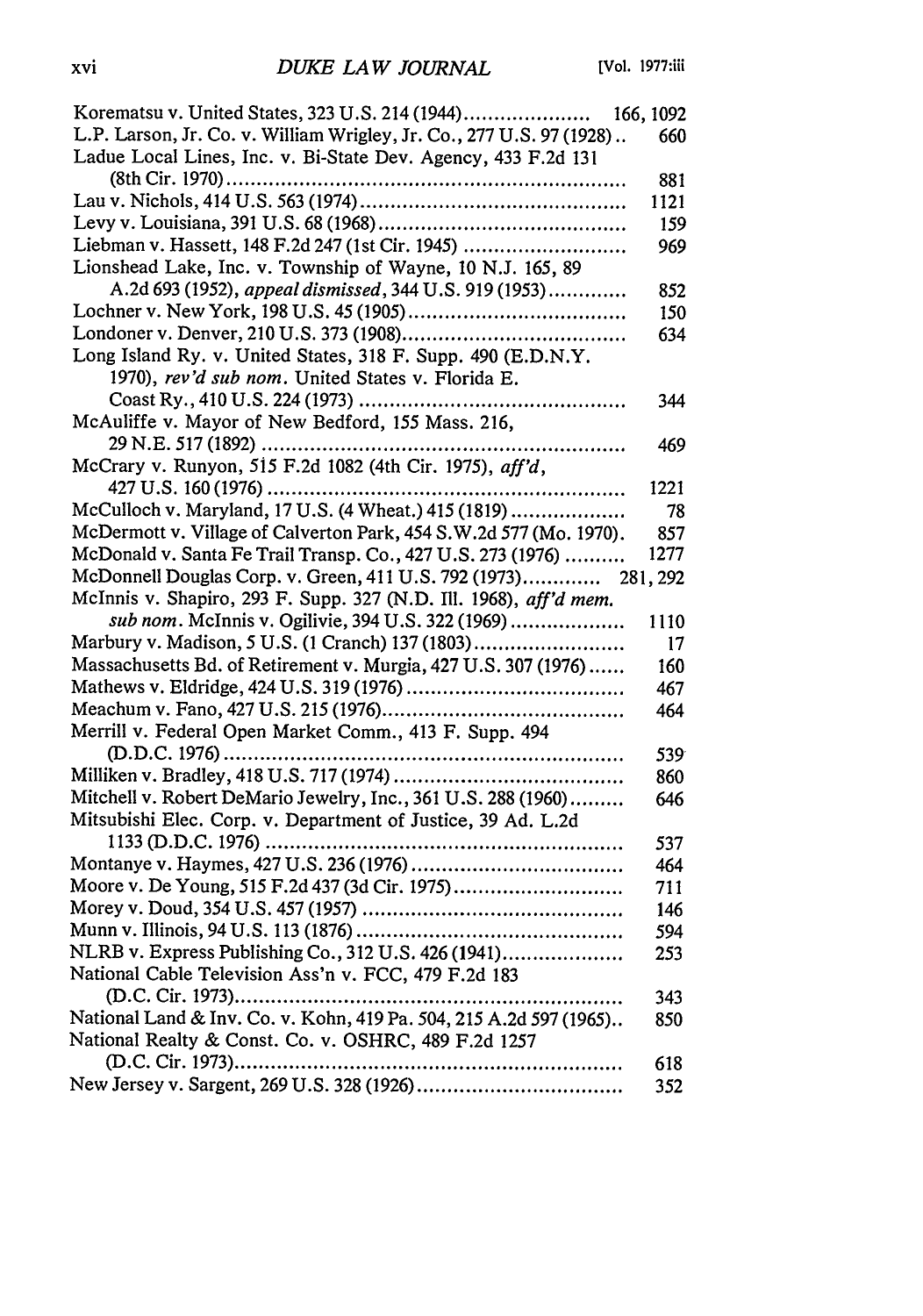$\sim$ 

| Newman v. Piggie Park Enterprises, Inc., 256 F. Supp. 941      |      |
|----------------------------------------------------------------|------|
| (D.S.C. 1966), rev'd in part, 377 F.2d 433 (4th Cir. 1967),    |      |
|                                                                | 1258 |
|                                                                | 1263 |
| Norman's on the Waterfront, Inc. v. Wheatley, 444 F.2d         |      |
| 1011 (3d Cir. 1971)<br>.                                       | 890  |
| Northern Sec. Co. v. United States, 193 U.S. 197 (1904)        | 889  |
| Northshore v. Kinnear, 84 Wash. 2d 685, 530 P.2d 178 (1974)    | 1112 |
| Ohio Valley Water Co. v. Ben Avon Borough, 253 U.S. 287 (1920) | 602  |
| Old Ben Coal Corp. v. Local 1487 UMW (Old Ben I),              |      |
| 457 F.2d 162 (7th Cir. 1972)<br>.                              | 238  |
| Old Ben Coal Corp. v. Local 1487 UMW (Old Ben II),             |      |
|                                                                | 239  |
|                                                                | 873  |
| Open America v. Watergate Special Prosecution Force, 547 F.2d  |      |
|                                                                | 536  |
|                                                                |      |
|                                                                |      |
| Pennzoil Co. v. FPC, 534 F.2d 627 (5th Cir. 1976)              | 561  |
| People v. Woody, 61 Cal. 2d 716, 40 Cal. Rptr. 69,             |      |
|                                                                | 1234 |
|                                                                | 455  |
|                                                                | 268  |
| Porter v. Warner Holding Co., 328 U.S. 395 (1946)              | 644  |
| Portland Cement Ass'n v. Ruckelshaus, 486 F.2d 375 (D.C. Cir.  |      |
|                                                                | 342  |
|                                                                | 635  |
| Estate of James Stuart Pritchard, 4 T.C. 204 (1944)            | 978  |
| Proctor v. State Farm Mut. Auto. Ins. Co., 561 F.2d 262        |      |
|                                                                | 1075 |
| In re Provident Management Corp., SEC Securities Act Release   |      |
| No. 5115 (Dec. 1, 1970), [1970-1971 Transfer Binder] FED.      |      |
|                                                                | 662  |
| Rafford v. Randle Eastern Ambulance Serv., Inc., 348 F. Supp.  |      |
|                                                                | 289  |
|                                                                | 215  |
|                                                                |      |
| Reinman v. City of Little Rock, 237 U.S. 171 (1915)            | 843  |
|                                                                | 926  |
| Robinson v. Cahill, 69 N.J. 449, 335 A.2d 129 (1976)           | 1135 |
| Robinson v. Cahill, 62 N.J. 473, 303 A.2d 273, cert. denied,   |      |
|                                                                | 1099 |
|                                                                | 149  |
| Runyon v. McCrary, 427 U.S. 160 (1976) 1219, 1276              |      |
| SEC v. Commonwealth Chemical Sec., Inc., [1976-1977 Transfer   |      |
| Binder] FED. SEC. L. REP. (CCH) ¶ 95,741 (S.D.N.Y.             |      |
|                                                                | 659  |
|                                                                |      |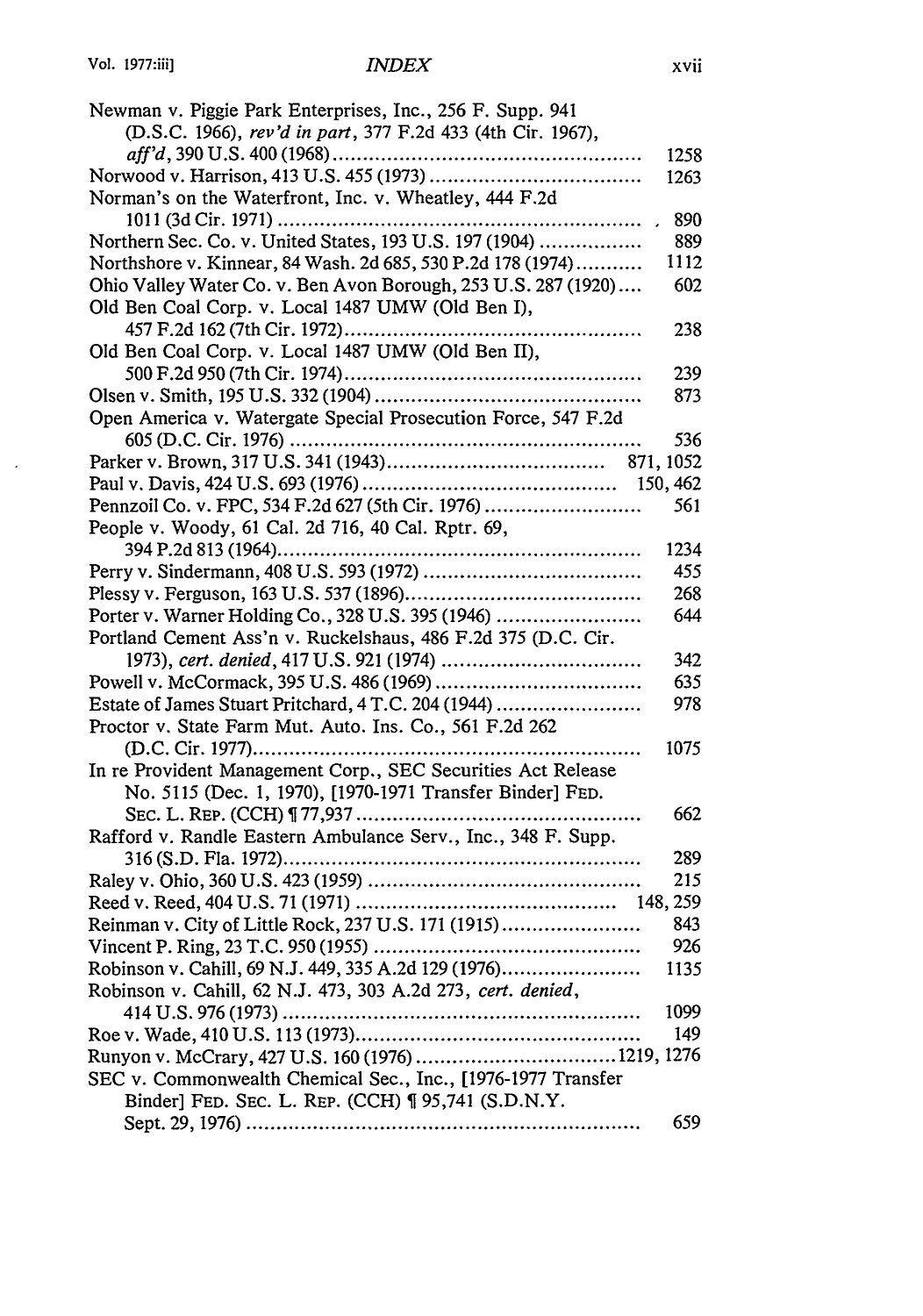| SEC v. Continental Tobacco Co., 463 F.2d 137 (5th Cir. 1972)          | 1142 |
|-----------------------------------------------------------------------|------|
| SEC v. First Inv. Co. of Concord, SEC Litigation Release              |      |
| No. 281 (June 20, 1945)                                               | 643  |
| SEC v. General Host Corp., 73 Civ. 275 (S.D.N.Y. Aug. 29, 1977)       | 667  |
| SEC v. Golconda Mining Co., 327 F. Supp. 257 (S.D.N.Y. 1971)          | 667  |
| SEC v. Manor Nursing Centers, Inc., 458 F.2d 1082 (2d Cir. 1972)      | 653  |
| SEC v. Petrofunds, Inc., [1976-1977 Transfer Binder] FED. SEC.        |      |
| L. REP. (CCH) 195,867 (E.D. Pa. Dec. 28, 1976)                        | 650  |
| SEC v. R.J. Allen & Assocs., Inc., 386 F. Supp. 866 (S.D. Fla. 1974). | 665  |
| SEC v. Shapiro, 494 F.2d 1301 (2d Cir. 1974)                          | 656  |
| SEC v. Texas Gulf Sulphur Co., 446 F.2d 1301 (2d Cir. 1971)           | 647  |
| SEC v. Texas Gulf Sulphur Co., 312 F. Supp. 77 (S.D.N.Y. 1970)        | 647  |
| San Antonio Independent School Dist. v. Rodriguez,                    |      |
| . 145, 1099<br>411 U.S. 1 (1973)                                      |      |
| Sanitary Dist. v. United States, 266 U.S. 405 (1925)                  | 352  |
| Santa Clara Co. v. Southern Pac. Ry., 118 U.S. 394 (1886)             | 733  |
| Schechter Poultry Corp. v. United States, 295 U.S. 495 (1935)         | 486  |
| Schine Chain Theaters, Inc. v. United States, 334 U.S. 110 (1948)     | 645  |
| Schlesinger v. Ballard, 419 U.S. 498 (1975)                           | 262  |
| Schwegmann Bros. v. Calvert Distillers Corp., 341 U.S. 384 (1951)     | 891  |
| Sears, Roebuck & Co. v. NLRB, 473 F.2d 91 (D.C. Cir. 1972),           |      |
| cert. denied, 415 U.S. 950 (1974)                                     | 556  |
| Sears, Roebuck & Co. v. NLRB, 433 F.2d 210 (6th Cir. 1970)            | 556  |
| Seattle School Dist. No. 1 v. Washington, Civ. No. 53950              |      |
| (Thurston County Super. Ct., Wash., Jan. 14, 1977)                    | 1104 |
| Serrano v. Priest, 5 Cal. 3d 584, 487 P.2d 1241, 96 Cal.              |      |
|                                                                       | 1099 |
| Serrano v. Priest, 18 Cal. 3d 728, 557 P.2d 929, 135 Cal.             |      |
|                                                                       | 1105 |
|                                                                       |      |
|                                                                       | 1244 |
|                                                                       | 427  |
| Estate of Morris R. Silverman, 61 T.C. 338 (1973), aff'd,             |      |
|                                                                       | 969  |
| Silverthorne Lumber Co. v. United States, 251 U.S. 385 (1920)         | 739  |
| Simon v. Town of Needham, 311 Mass. 560, 42 N.E.2d 516 (1943)         | 848  |
| Sinclair Ref. Co. v. Atkinson, 370 U.S. 195 (1962)                    | 235  |
|                                                                       | 166  |
|                                                                       | 708  |
| Sniadach v. Family Finance Corp., 395 U.S. 337 (1969)                 | 1096 |
| Southern Burlington County NAACP v. Township of Mt. Laurel,           |      |
| 67 N.J. 151, 336 A.2d 713, appeal dismissed, 423 U.S. 808 (1975)      | 855  |
|                                                                       | 155  |
| State v. Northern Pac. Ry., 221 Minn. 400, 22 N.W.2d                  |      |
| $569(1946)$                                                           | 605  |
| Surety Title Ins. Agency, Inc. v. Virginia State Bar,                 |      |
|                                                                       | 1066 |

 $\mathcal{L}$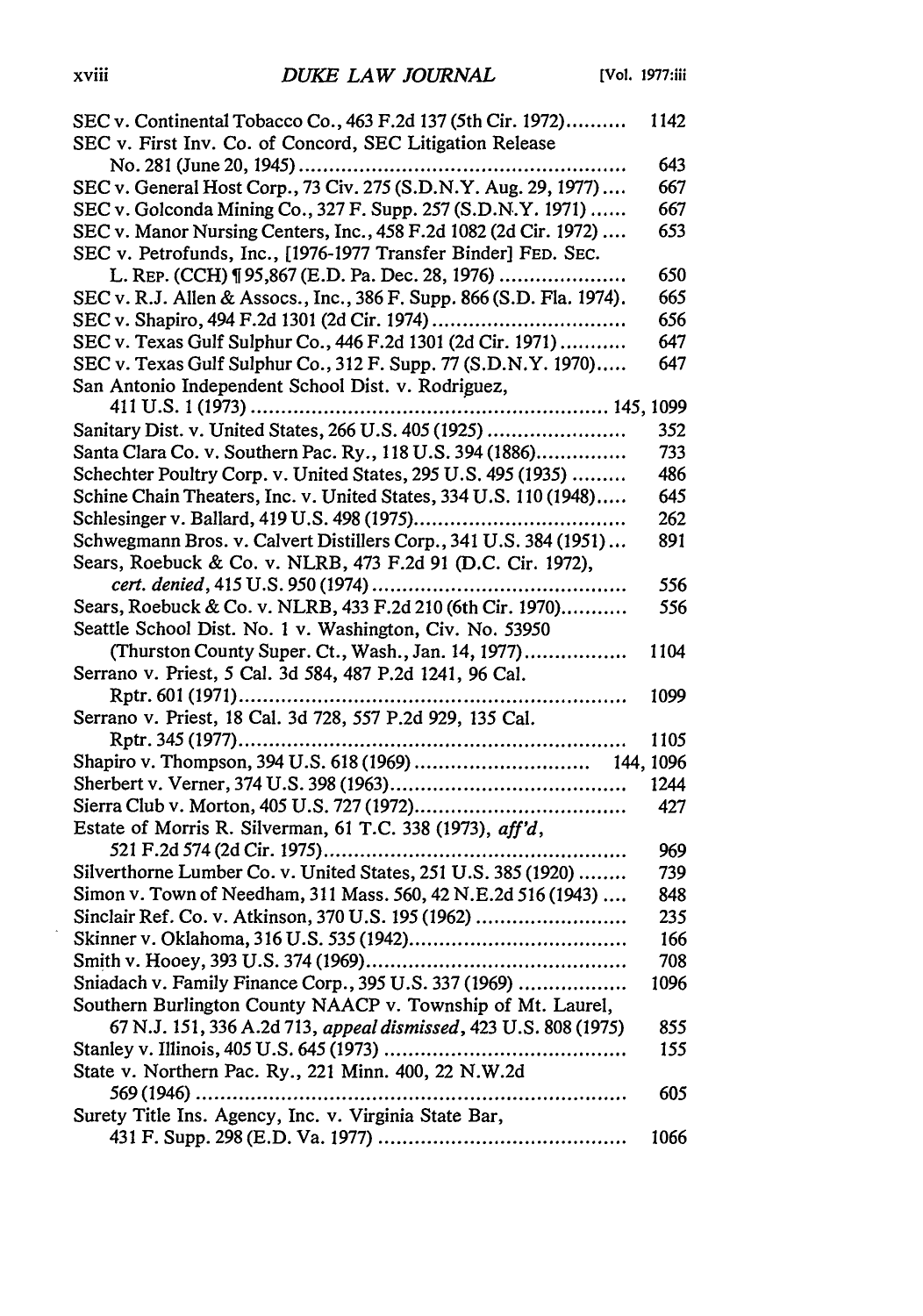|                                                                       | 269  |
|-----------------------------------------------------------------------|------|
| David F. Tautolo, 34 T.C.M. (CCH) 1198 (1975)                         | 926  |
| Teleprompter Corp. v. CBS, Inc., 415 U.S. 394 (1974)                  | 1189 |
| Textile Workers Union v. Lincoln Mills, 353 U.S. 448 (1957)           | 235  |
| Title Guarantee Co. v. NLRB, 534 F.2d 484 (2d Cir. 1976)              | 548  |
| Toilet Goods Ass'n v. Gardner, 387 U.S. 158 (1967)                    | 639  |
| Transnational Ins. Co. v. Rosenlund, 261 F. Supp. 12                  |      |
| $(D. Ore. 1966)$                                                      | 1071 |
| Twentieth Century Fox Corp. v. Aiken, 422 U.S. 151 (1975)             | 1188 |
| Union Pac. R.R. v. United States, 313 U.S. 450 (1941)                 | 894  |
| United Gas Pipe Line Co. v. FPC, 181 F.2d 796 (D.C. Cir.),            |      |
|                                                                       | 631  |
| United States v. Appalachian Elec. Power Co., 311 U.S. 377 (1940)     | 353  |
| United States v. Armco Steel Corp., 252 F. Supp. 364                  |      |
|                                                                       | 729  |
| United States v. Arnett, No. 75-0008-CIV-7 (E.D.N.C. Apr. 14, 1976)   |      |
|                                                                       | 379  |
| United States v. Arnold Schwinn & Co., 388 U.S. 365 (1967)            | 777  |
| United States v. Ballard, 322 U.S. 78 (1944), rev'd,                  |      |
|                                                                       | 1238 |
| United States v. City of Black Jack, Missouri, 508 F.2d 1179 (8th     |      |
| Cir. 1974), cert. denied, 422 U.S. 1042 (1975)                        | 857  |
| United States v. Colgate & Co., 250 U.S. 300 (1919)                   | 826  |
| United States v. Giordano, 416 U.S. 505 (1974)                        | 752  |
| United States v. Golden Acres, Inc., No. 76-0023-CIV-4                |      |
|                                                                       | 371  |
| United States v. Harriss, 347 U.S. 612 (1954)                         | 635  |
| United States v. Illinois Bell Tel. Co., 531 F.2d 809 (7th Cir. 1976) | 763  |
| United States v. Joseph G. Moretti, Inc., 526 F.2d 1306 (5th Cir.     |      |
|                                                                       | 385  |
| United States v. National Soc'y of Professional Eng'rs, 555 F.2d      |      |
| 978 (D.C. Cir.), cert. granted, 98 S. Ct. 51 (1977)                   |      |
|                                                                       | 1061 |
| United States v. New York Cent. R.R., 252 F. Supp. 508 (D.            |      |
| Mass. 1965), aff'd per curiam, 358 F.2d 747 (1st Cir. 1966)           | 377  |
|                                                                       | 4    |
| United States v. Peele, No. 75-0001-CIV-2 (E.D.N.C.                   |      |
|                                                                       | 378  |
| United States v. Perma Paving Co., 332 F.2d 754 (2d Cir. 1964)        | 377  |
| United States v. Republic Steel Corp., 362 U.S. 482 (1960)            | 376  |
| United States v. Security Nat'l Bank, 546 F.2d 422 (2d Cir. 1976)     | 731  |
|                                                                       | 1231 |
| United States v. Sexton Cove Estates, Inc., 526 F.2d 1293             |      |
|                                                                       | 385  |
| United States v. South-Eastern Underwriters Ass'n,                    |      |
|                                                                       | 1079 |
| United States Steel Corp. v. UMW, 534 F.2d 1063 (3d Cir. 1976)        | 241  |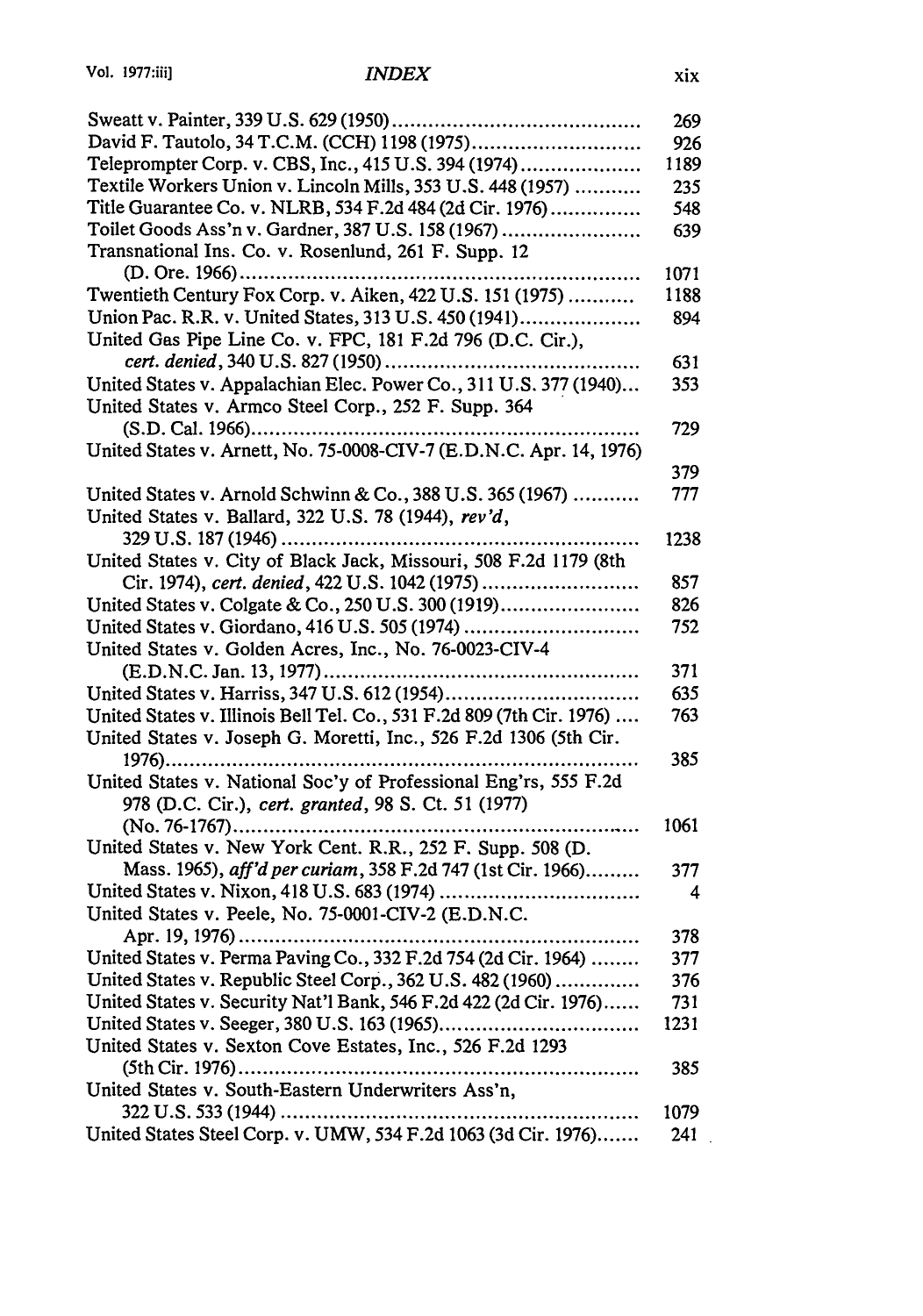| United States Steel Corp. v. UMW, 519 F.2d 1236 (5th Cir. 1975),      |      |
|-----------------------------------------------------------------------|------|
|                                                                       | 240  |
| United States v. Underwood, 344 F. Supp. 486 (M.D. Fla. 1972)         | 379  |
|                                                                       | 736  |
| United States ex rel. Greathouse v. Dern, 289 U.S. 352 (1933)         | 352  |
| United States ex rel. Scranton v. New York, 532 F.2d 292              |      |
| (2d Cir. 1976)<br>.                                                   | 714  |
| Universal Camera Corp. v. NLRB, 340 U.S. 474 (1951)                   | 639  |
| Utilities Line Constr. Co., 4 OSHC 1681 (Sept. 16, 1976)              | 623  |
| Vaughn v. Rosen, 523 F.2d 1136 (D.C. Cir. 1975)                       | 546  |
| Village of Arlington Heights v. Metropolitan Housing Dev. Corp.,      |      |
|                                                                       | 855  |
| Village of Arlington Heights v. Metropolitan Housing Dev. Corp.,      |      |
| 517 F.2d 409 (7th Cir. 1975), rev'd, 429 U.S. 252 (1977) 861, 1271    |      |
| Village of Belle Terre v. Boraas, 416 U.S. 1 (1974)                   | 854  |
| Village of Euclid v. Ambler Realty Co., 272 U.S. 365 (1926)           | 843  |
| Virginia Petroleum Jobbers Ass'n v. FPC, 259 F.2d 921                 |      |
|                                                                       | 603  |
| Virginia State Bd. of Pharmacy v. Virginia Citizens' Consumer         |      |
|                                                                       | 502  |
|                                                                       | 155  |
| Vorchheimer v. School Dist. of Philadelphia, 400 F. Supp. 326         |      |
| (E.D. Pa. 1975), rev'd, 532 F.2d 880 (3d Cir. 1976),                  |      |
| aff'd by an equally divided court, 430 U.S. 703 (1977)                | 266  |
| W.E. Bassett Co. v. Revlon, Inc., 435 F.2d 656 (2d Cir. 1970)         | 660  |
|                                                                       | 156  |
|                                                                       | 1231 |
| Walt Disney Prods. v. Alaska Television Network, 310 F. Supp.         |      |
|                                                                       | 1197 |
| Ward La France Truck Corp., 13 S.E.C. 373 (1943)                      | 643  |
|                                                                       | 866  |
| Washington v. Davis, 426 U.S. 229 (1976)  284, 862, 1270              |      |
| Weiszmann v. District Engineer, 526 F.2d 1302 (5th Cir. 1976)         | 385  |
| Westinghouse Elec. Corp. v. Schlesinger, 392 F. Supp. 1246            |      |
| (E.D. Va. 1974), aff'd, 542 F.2d 1190 (4th Cir. 1976)                 | 562  |
|                                                                       | 159  |
| Williams & Wilkins Co. v. United States, 487 F.2d 1345 (Ct. Cl. 1973) | 1214 |
|                                                                       | 735  |
| Wisconsin v. Constantineau, 400 U.S. 433 (1971)                       | 151  |
|                                                                       | 1239 |
| Wolfe v. National Lead Co., 272 F.2d 867 (9th Cir. 1959)              | 660  |
| Woodahl v. Straub, 164 Mont. 141, 520 P.2d 776 (1974)                 | 1129 |
| Woods Exploration & Producing Co. v. Aluminum Co. of America,         |      |
| 438 F.2d 1286 (5th Cir. 1971), cert. denied, 404 U.S. 1047 (1972)     | 879  |
|                                                                       | 713  |
| Youngstown Sheet & Tube Co. v. Sawyer, 343 U.S. 579 (1952)            | 636  |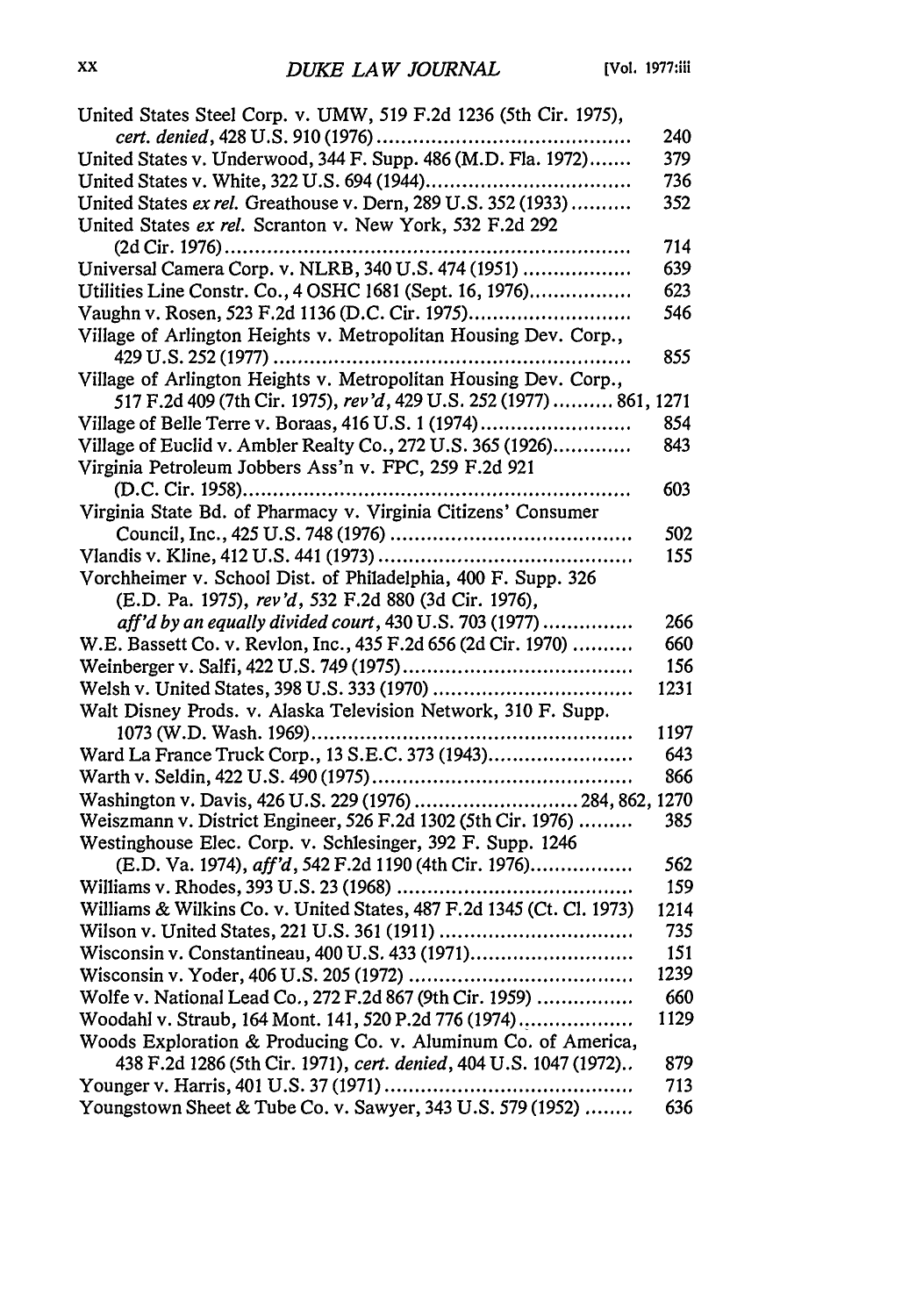$\sim 100$  km s  $^{-1}$ 

| Zabel v. Tabb, 430 F.2d 199 (5th Cir. 1970), cert. denied,       |      |
|------------------------------------------------------------------|------|
|                                                                  | 355  |
| Zacchini v. Scripps-Howard Broadcasting Co., 433 U.S. 562 (1977) | 1202 |
| Zeller v. Bogue Elec. Mfg. Corp., 476 F.2d 795 (2d Cir.),        |      |
|                                                                  | 654  |